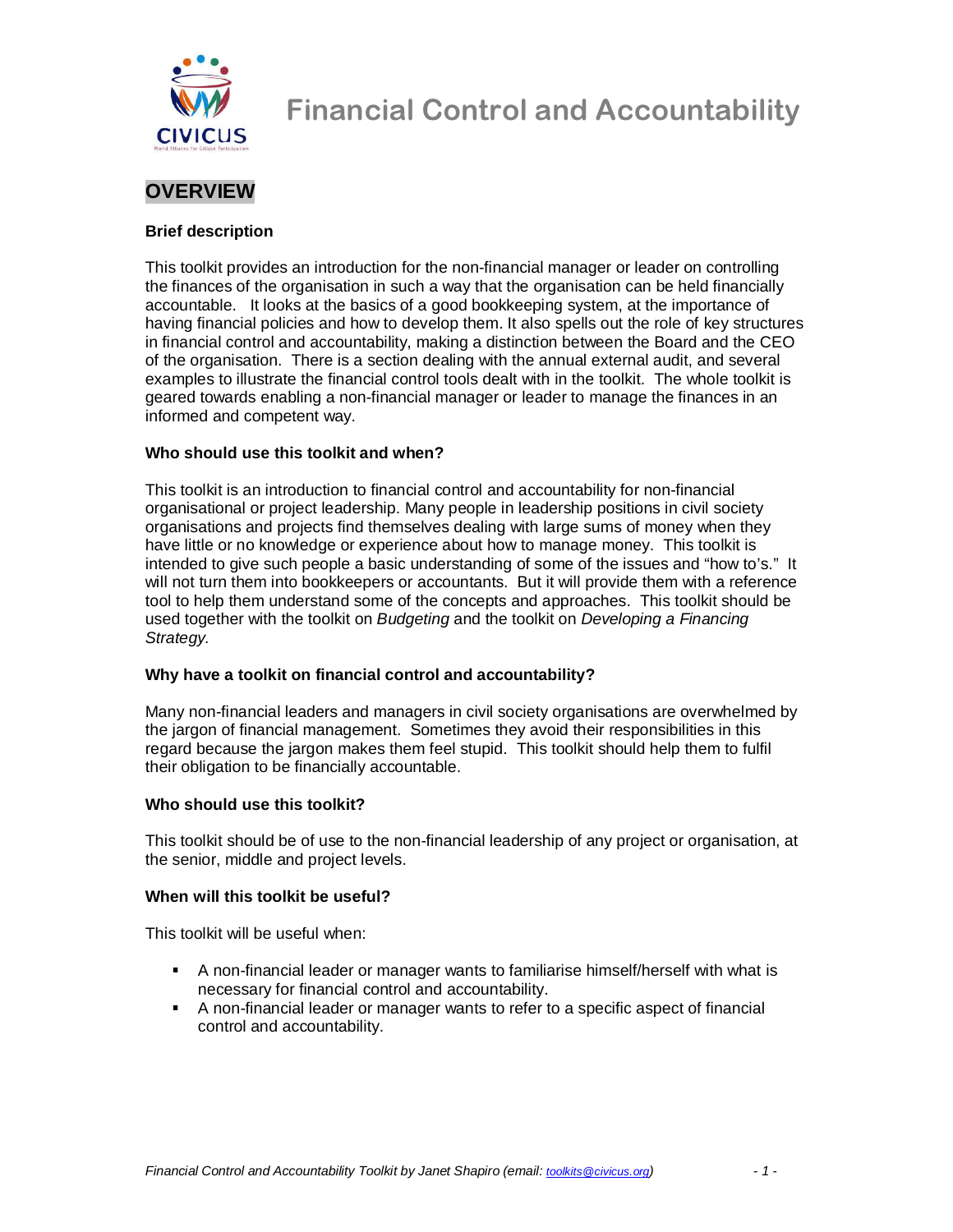



Financial Control and Accountability Toolkit by Janet Shapiro (email: toolkits@civicus.org) - 2 -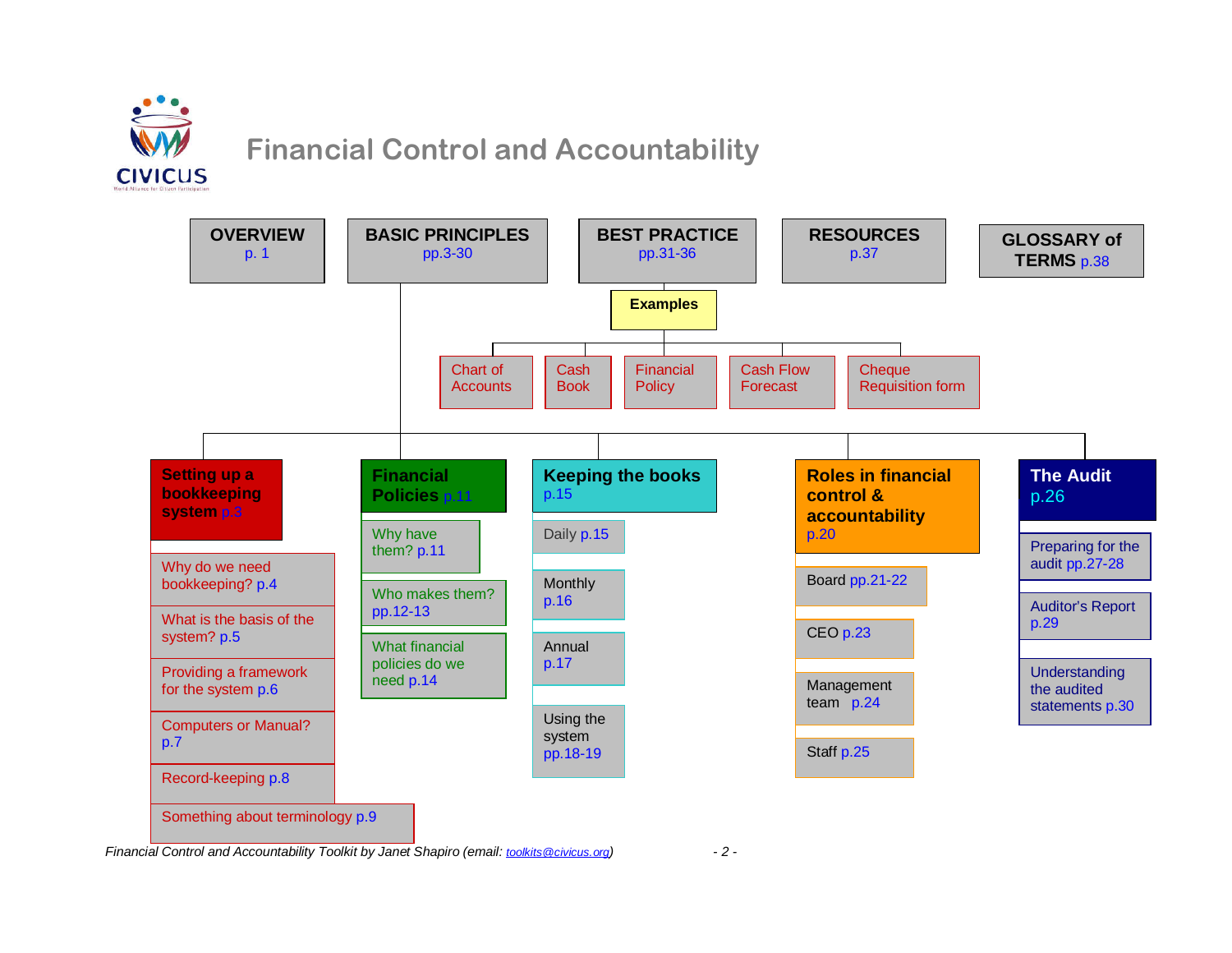

## **BASIC PRINCIPLES**

#### **Setting up a bookkeeping system**

#### **WHY DO WE NEED A BOOKKEEPING SYSTEM?**

Bookkeeping is an essential part of financial management and accountability. As someone who is responsible for the finances of an organisation, you need to understand enough about bookkeeping to ensure that your financial management is based on accounting information that is correct and useful. It is your bookkeeping systems that make it possible for you to monitor whether your financial strategy (see the toolkit on Developing a Financial Strategy) is working, whether your organisation is financially viable (able to survive), and whether your money is being well spent in achieving your objectives. A good bookkeeping system makes it possible for an organisation to be financially accountable to all its important stakeholders.

Bookkeeping is the system for keeping the records, or books, of all the money that comes into your organisation and all the money that goes out of it. You need a bookkeeping system:

- So that key stakeholders can understand exactly what the financial position of the organisation is.
- So that you can monitor income and expenditure against your budget.
- For accountability and transparency.
- So that you can plan financially.
- For security so that you do not lose money because of mismanagement, corruption or theft.

If you have a good bookkeeping system, you will:

- Be able to give regular reports to all those to whom you are accountable;
- Be able to make informed decisions about budgets and spending;
- Have documentary proof of receipts and payments of all money.

As a non-financial leader or manager, you do not need to set up the bookkeeping system yourself, nor do you need to maintain it. This should be done by a competent bookkeeper or accountant employed by your organisation. It could be done by someone who offers a bookkeeping service to a number of organisations.

For more on who should do your bookkeeping, go to the next section.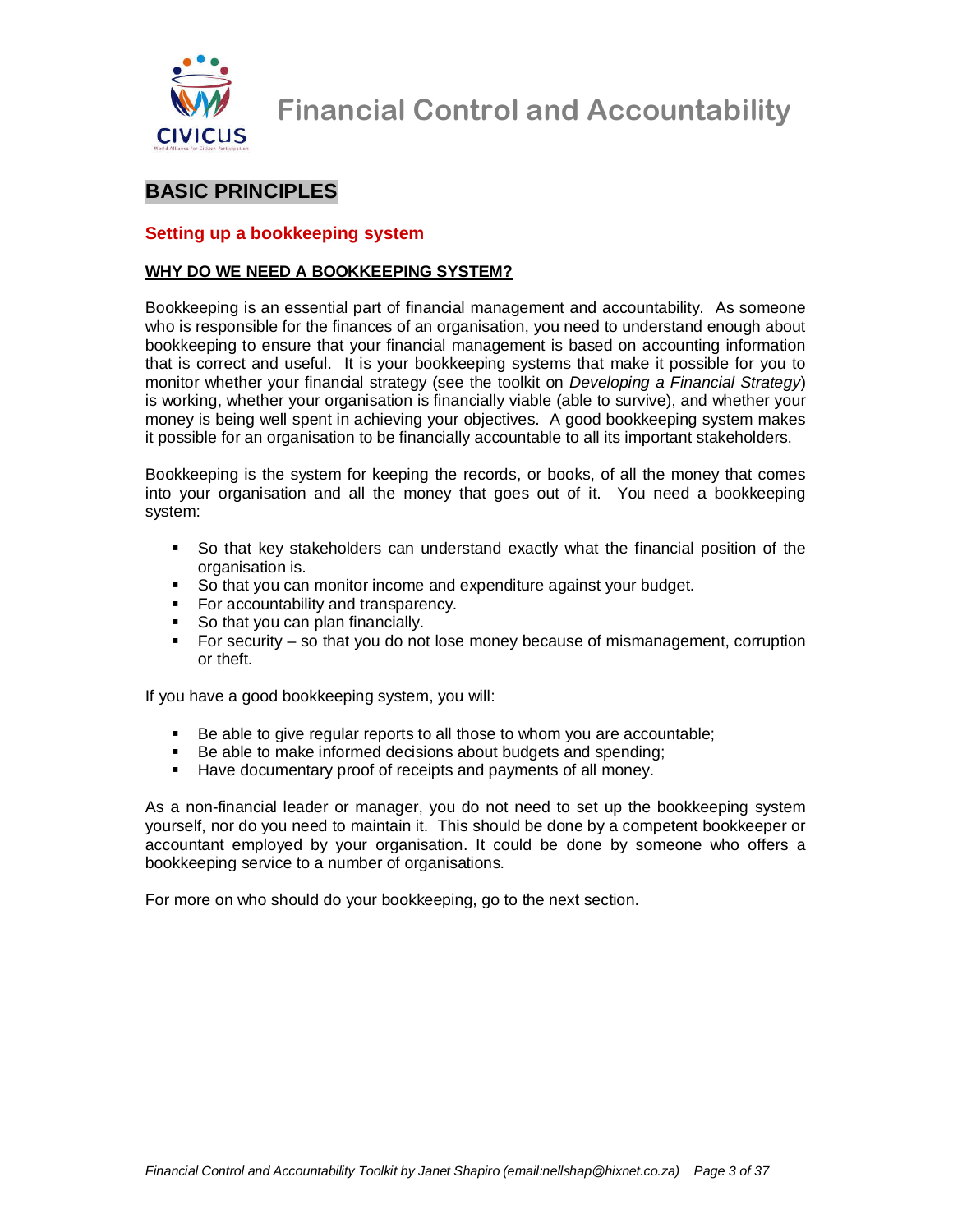

#### **WHO SHOULD DO YOUR BOOKKEEPING?**

There is no rule that will tell you whether you should employ your own bookkeeper or use an outside service. There are advantages and disadvantages to both.

The advantages of having a bookkeeper employed by your organisation are:

- **His/her first loyalty will be to the project/organisation.**
- S/he will be available at all times.
- The cost of employing him/her remains the same no matter how many times you meet with him/her, or want him/her to explain something to you.
- If your finances are complicated and your financial transactions many, you may need a bookkeeper on hand to deal with queries and problems as they arise.

The advantages of using a bookkeeping service are:

- It is more cost-effective, unless your finances are very large and complex. Services do not go on leave, they do not get sick and they do not get paid bonuses.
- The right service should provide people who are used to explaining financial issues to non-financial people, to help you understand the bookkeeping.
- An accounting service can help you with financial management, not just bookkeeping. The staff of the service should be able to help you with budgeting, with monitoring expenditure and with planning your cash flow.

Whether you choose a service or an in-house bookkeeper will probably have something to do with how confident you are about your financial management skills. Some organisations use both – a bookkeeper to deal with the daily record-keeping, and a service to provide summarised information and advice. Whichever choice you make, you will want to be sure of the best service possible.

When you employ a bookkeeper:

- □ Check references.
- Make sure s/he can use the system you have or want to use. (Very important if you are computerised.)
- Get someone with financial expertise to sit in on the interviews and ask the right kind of questions.
- Insist on a probationary period of at least three months.

#### **Do not employ someone who will have to learn on-the-job unless you have a Finance Department employing more than one bookkeeper.**

When you contract with a service:

- Check references and take referrals seriously the best recommendation is a satisfied client.
- Make sure the service has experience in dealing with your kind of organisation.
- Make sure the service is willing to provide ongoing support, not just to do the books.
- □ Compare rates so that you get the best service at the best possible rate.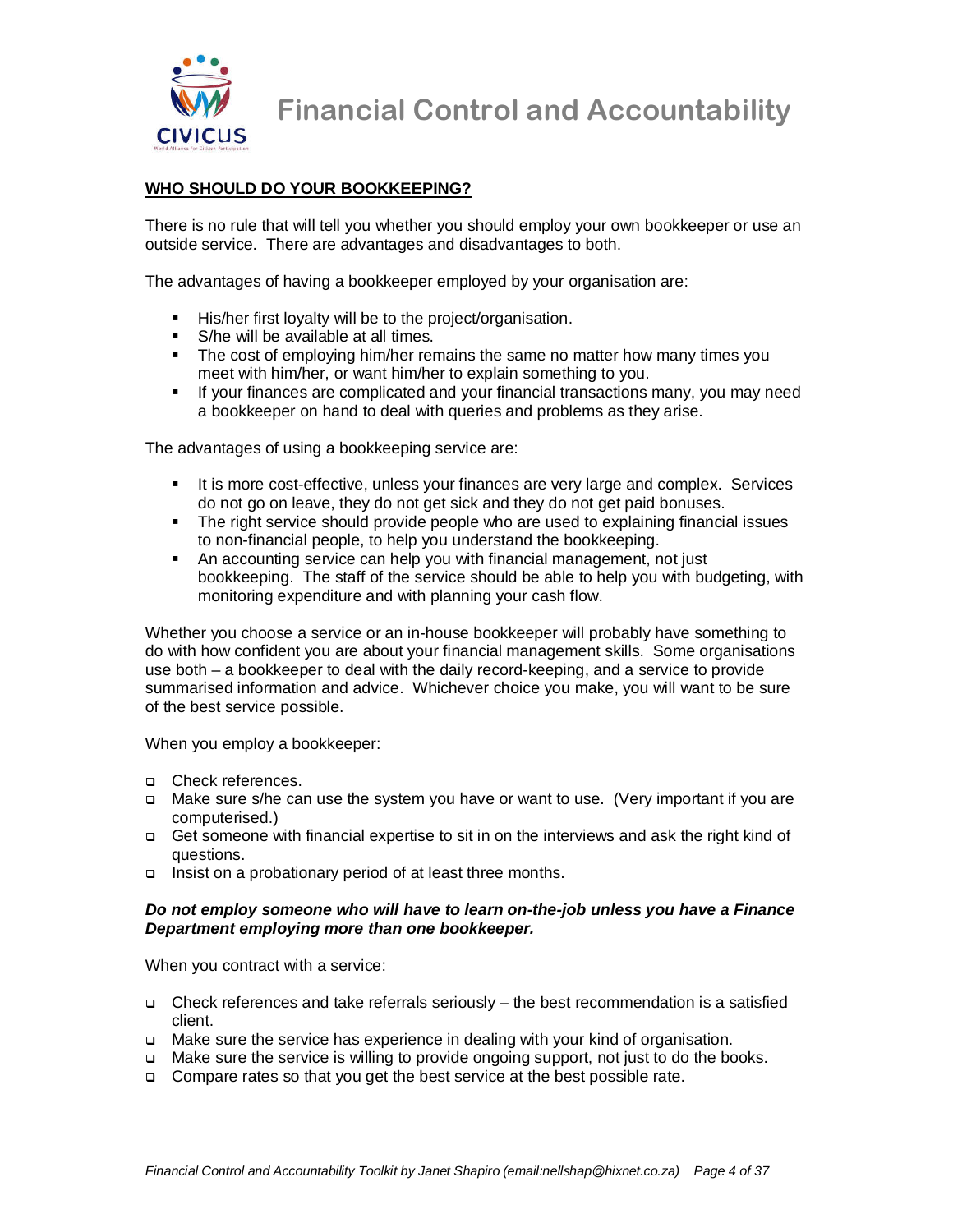

#### **WHAT IS THE BASIS OF THE SYSTEM?**

To keep accurate books, you need to have the following:

- A bank account with a cheque book.
- A daily record system with receipts and petty cash vouchers.
- A monthly record system with a petty cash book and a cash book (manual or computer) for recording and analysing income and expenditure.
- A format for annual financial statements.

The books you keep must show:

- **Income (revenue): This is all the money that comes into the organisation (from** fundraising, donations, bank interest, grants, subscriptions, sales and so on).
- Expenditure: This is all the money that your organisation spends (for example, on stationery, running costs, rent, bank charges, workshops, printing, transport).
- Balance: This is the money that is left over at the end of each month.

Every financial transaction must go through the following steps:

- 1 The transaction (money is spent or received) takes place.
- 2 The transaction is recorded in writing as proof that it has taken place. This could be in the form of a receipt issued by you for money received, or a receipt issued to you by the supplier when you pay for something. If the payment is electronic, then you will receive confirmation in a print-out. If you pay by cheque, or are paid by cheque, you may not receive a receipt or issue one. Instead, the transaction will be recorded in your bank statement.
- 3 The transaction is then recorded in an accounting book. For all money received and spent, this record will be in the cash book (either manually or on computer).
- 4 A summary is made of all transactions and written in a monthly statement.
- 5 A summary of all transactions for the year is written in an annual statement.

A bookkeeping system must provide information that is:

- **Relevant (tells you what you need to know);**
- **Understandable (tells it in a way that you can understand);**
- Reliable (gives you information that is always correct);
- Complete (gives you all the information you need to know);
- Up-to-date (tells you what your financial position is now, not six months ago);
- Consistent (provides information that can be compared with information from previous years);
- Acceptable to the outside world (especially to auditors, donors and government departments).

The key to a useful bookkeeping system is:

Keep it simple; keep it detailed; keep it logical; keep it up-to-date; keep supporting documentation (evidence) for every transaction.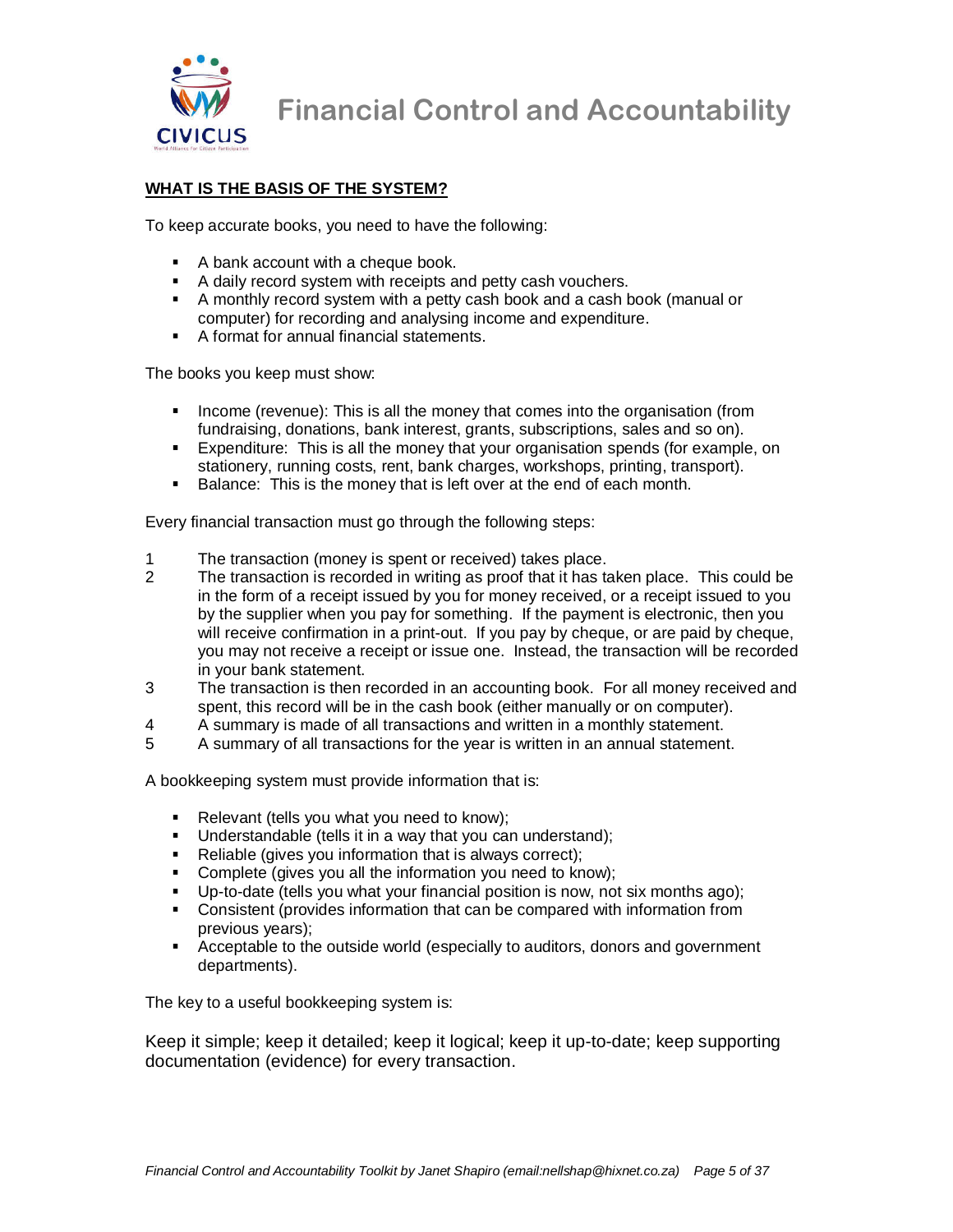

#### **PROVIDING A FRAMEWORK FOR THE SYSTEM**

As a non-financial manager or leader in your organisation, you do not need to do the bookkeeping. But you do need to provide a framework for the bookkeeping system. To do this, you need to be involved in determining:

- The headings under which the financial information is summarised.
- The way in which expenditure and income are allocated.

The headings under which financial records are kept are known as **the chart of accounts**. The headings for your chart of accounts should be much the same as those in your budget. (See the toolkit on *Budgeting*, the section on Defining your Line Items) The headings are coded and the person recording the financial information knows which code to use for different income and expenditure. The headings should mean something to you. They should relate to the work you are doing. They should also be headings that make it possible for you to report accurately to your donors. (For an example of a Chart of Accounts, go to Examples: Chart of Accounts.) Work with your bookkeeper or service to set up a Chart of Accounts that makes sense for you.

It is also up to you, as the leadership or management of the organisation, to decide where expenses should be allocated. You may want all your salaries together under "salaries" or you may decide, for costing purposes, that the salaries of project staff should be allocated to specific projects. These are budgeting decisions that will be reflected in your chart of accounts.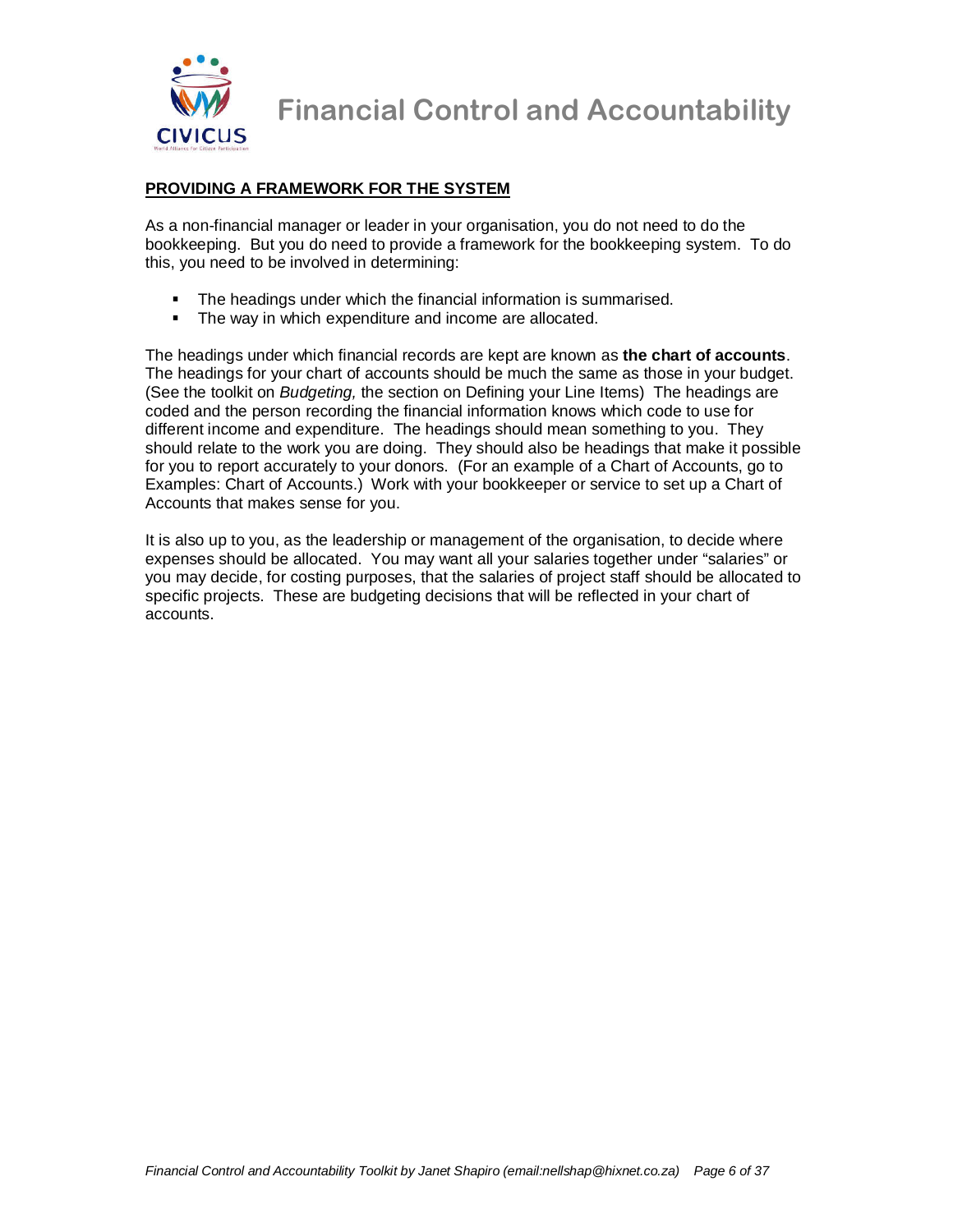

#### **COMPUTERS OR MANUAL?**

A computerised bookkeeping system can simplify the processes of entering and adding up, and spreadsheet programmes can make it much easier to allow for many different scenarios when planning budgets. A computerised system also makes it possible to produce varied reports to suit the needs of your organisation. But computerising the accounts is not a magic answer because:

- It takes time to set up a computerised system and for a while you will probably need to run a manual and computerised system together, to prevent disasters in the transition.
- **The person inputting data still needs to understand bookkeeping.**
- The record-keeping process still has to be followed and supporting documentation must be kept.
- You need up-to-date software and someone in the organisation needs to have a good understanding of the computer software.

Before you computerise (or even use electronic banking and payment facilities), you must get approval from your auditor and from your Board or Management Committee. The approval should be documented.

Despite the above, computerisation is probably the best route to go, unless your books are very simple and your transactions very few. Be sure to get expert advice and to allow for start-up problems.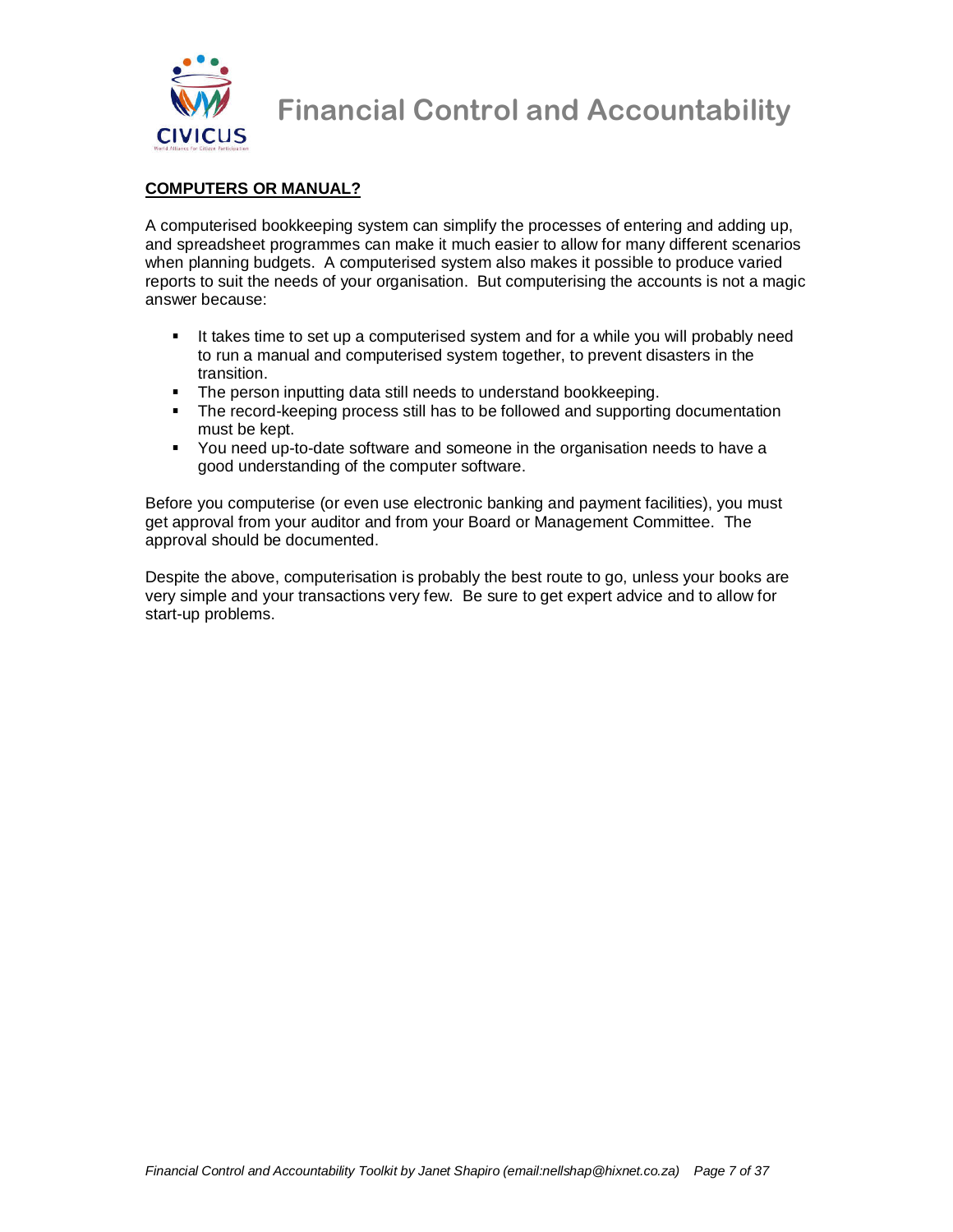

#### **RECORD KEEPING**

Any bookkeeping system needs a good filing system.

#### **To complete a cash book (manual or computer), you need the following documents:**

- Bank statements, filed in date order.
- Deposit slips, filed in date order.
- Cheque requisitions, filed in number order together with:
	- o an invoice
	- o the paid cheque
	- o other relevant documents such as a travel voucher.
- Cash receipts in pre-numbered carbonised books. Current and used receipt books should be kept in a safe and convenient place.

(For an example of what a cash book looks like, see Examples, Cash Book. A cash book is a record of money coming into or going out of an organisation in date order. This includes cash and bank transactions.)

#### **To complete a petty cash book, you need the following:**

**Petty cash vouchers, filed in number order, together with a till slip or purchase** receipt.

#### **You also need:**

- An assets register, giving a detailed description of each asset (e.g. computers, photocopiers, fans, furniture). An asset is a large or expensive item owned by an organisation.
- A grants file, in alphabetical order, with a section for each grant, and, within that, sections for budgets, contracts, letters etc.

Start new files each year, and label all files carefully with names and dates.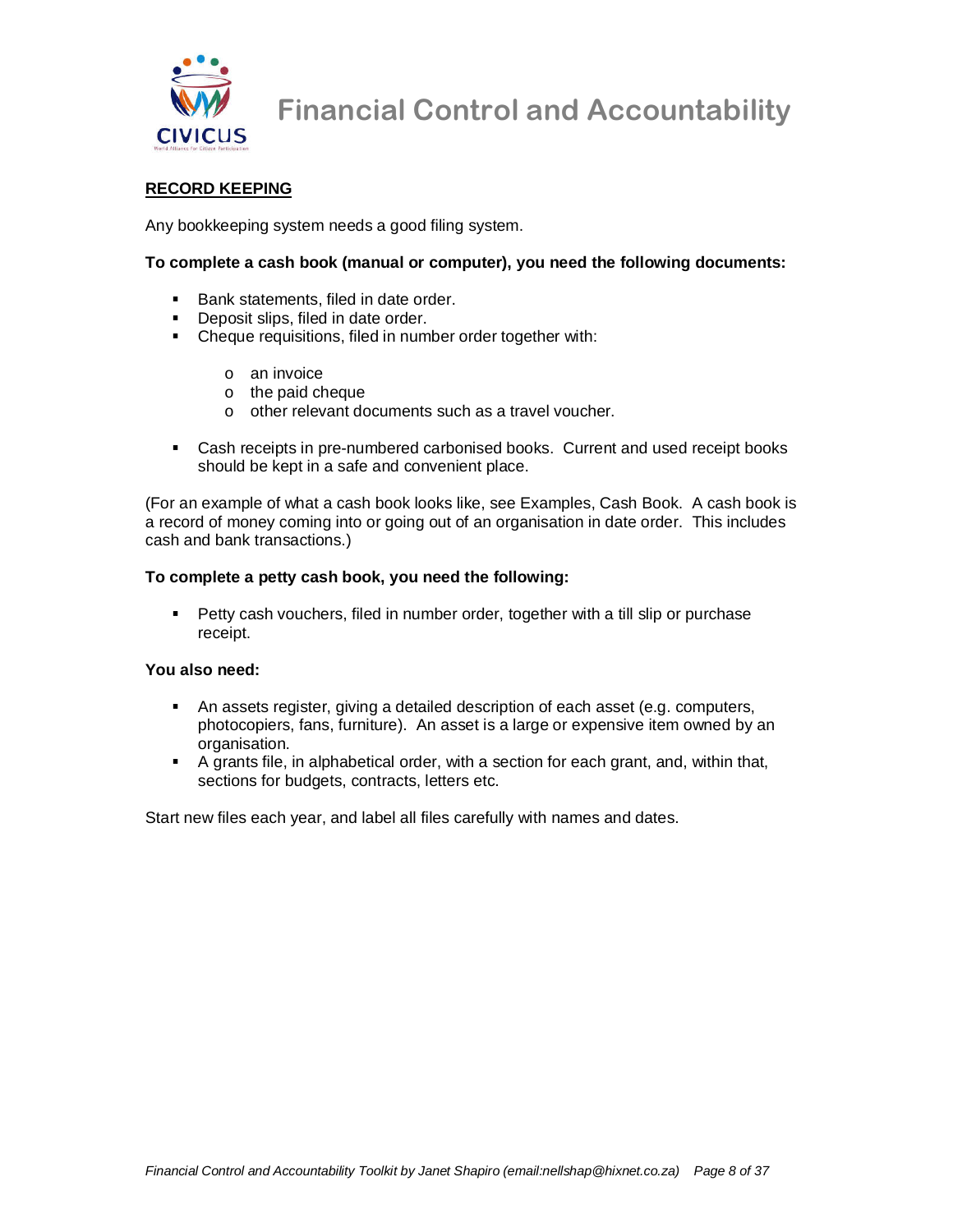

#### **SOMETHING ABOUT TERMINOLOGY**

It is useful for you to understand the following terminology:

#### **Accruals**

Income or expenditure which is due in an accounting period, but not received or paid by the end of the period.

#### **Audit**

An independent assessment of the finances of the organisation by a qualified person(s).

#### **Balance sheet**

An accounting statement which lists what is owned (assets) and owed (liabilities) at a particular point in time.

#### **Bank reconciliation**

A method of confirming that an organisation's accounting records agree with that of the bank as shown in the bank statement.

#### **Cash flow forecast**

A statement which forecasts the money coming into and going out of an organisation over a period of time in the future. (See also examples, cash flow forecast.)

#### **Depreciation (also known as value reduction)**

A method of allocating the cost of a fixed asset over the period of time it is likely to be used. For example, a car might be depreciated over five years instead of being shown as a total expense in the year of purchase.

#### **Financial statements (also known as Accounting statements)**

These are produced at the end of an accounting period (e.g. a month or a year). examples include an income and expenditure account and a balance sheet.

#### **Qualified audit report**

An auditor's opinion showing a negative comment about the organisation being audited.

#### **Variance report**

(See also the toolkit on Budgeting, the section on Monitoring the Budget) The variance report gives the differences between budgeted and actual amounts and explains them.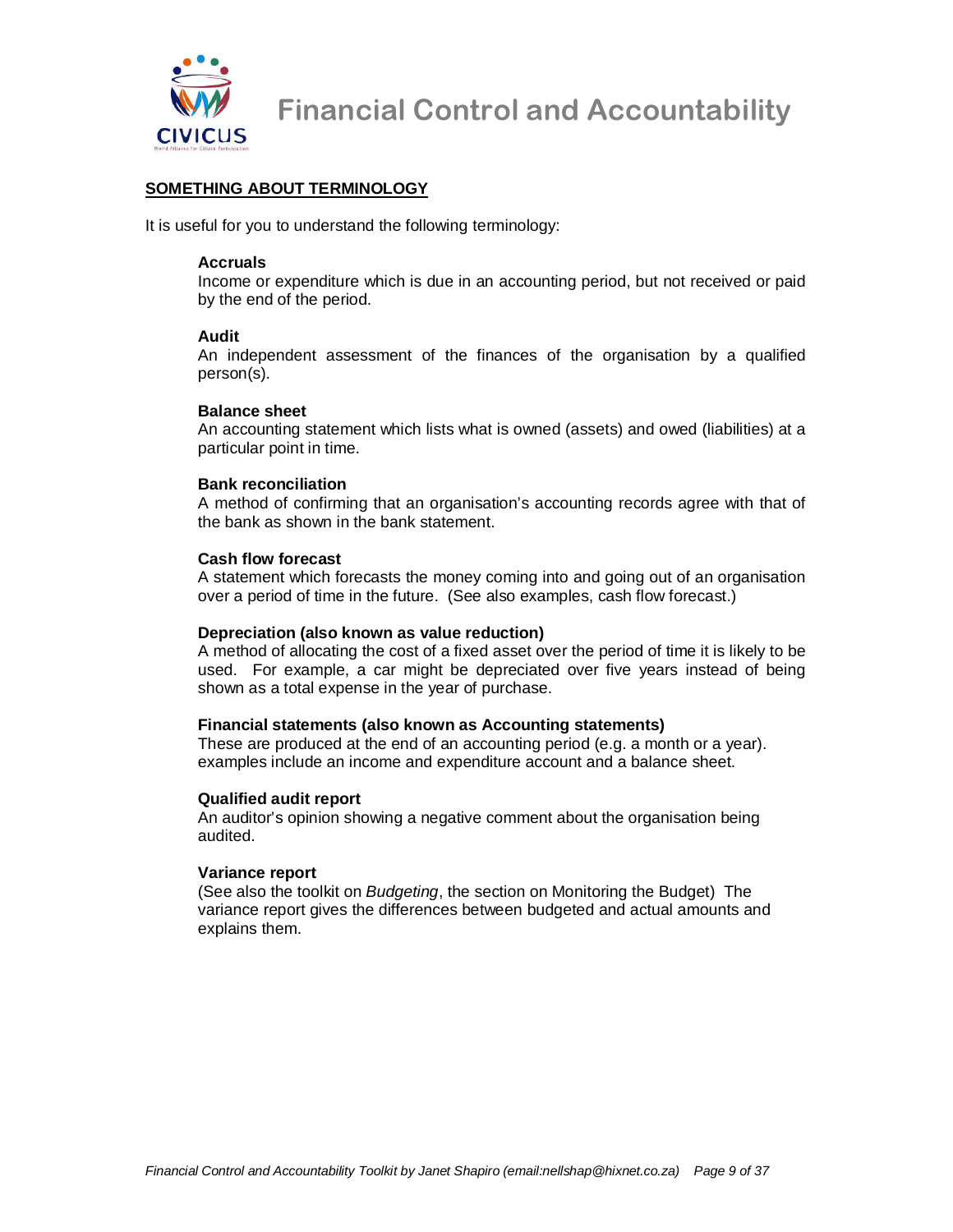

### **Financial policies**

A policy is not a legal document. It is an agreed upon set of principles and guidelines for a key area of activity within an organisation. A policy expresses how your organisation goes about its work and how it conducts itself. Procedures are the steps for carrying out a policy. (Adapted from Olive ODT Ideas for a Change, Part 5, December 1999. We have used this publication extensively in the section on Financial Policies)

Good policies express a fair and sensible way of dealing with issues. While they can be changed, no organisation should change its policies too often. They are intended to guide the work of your organisation for a reasonable length of time. Once a policy becomes organisational practice, and has been approved by the Board or governance structure, it is binding on everyone in the organisation.

A good financial policy:

- **Is fair**
- **Meets legal requirements**
- **IS comprehensive (covers all likely situations)**
- Is realistic and can be implemented
- $\blacksquare$  Is affordable.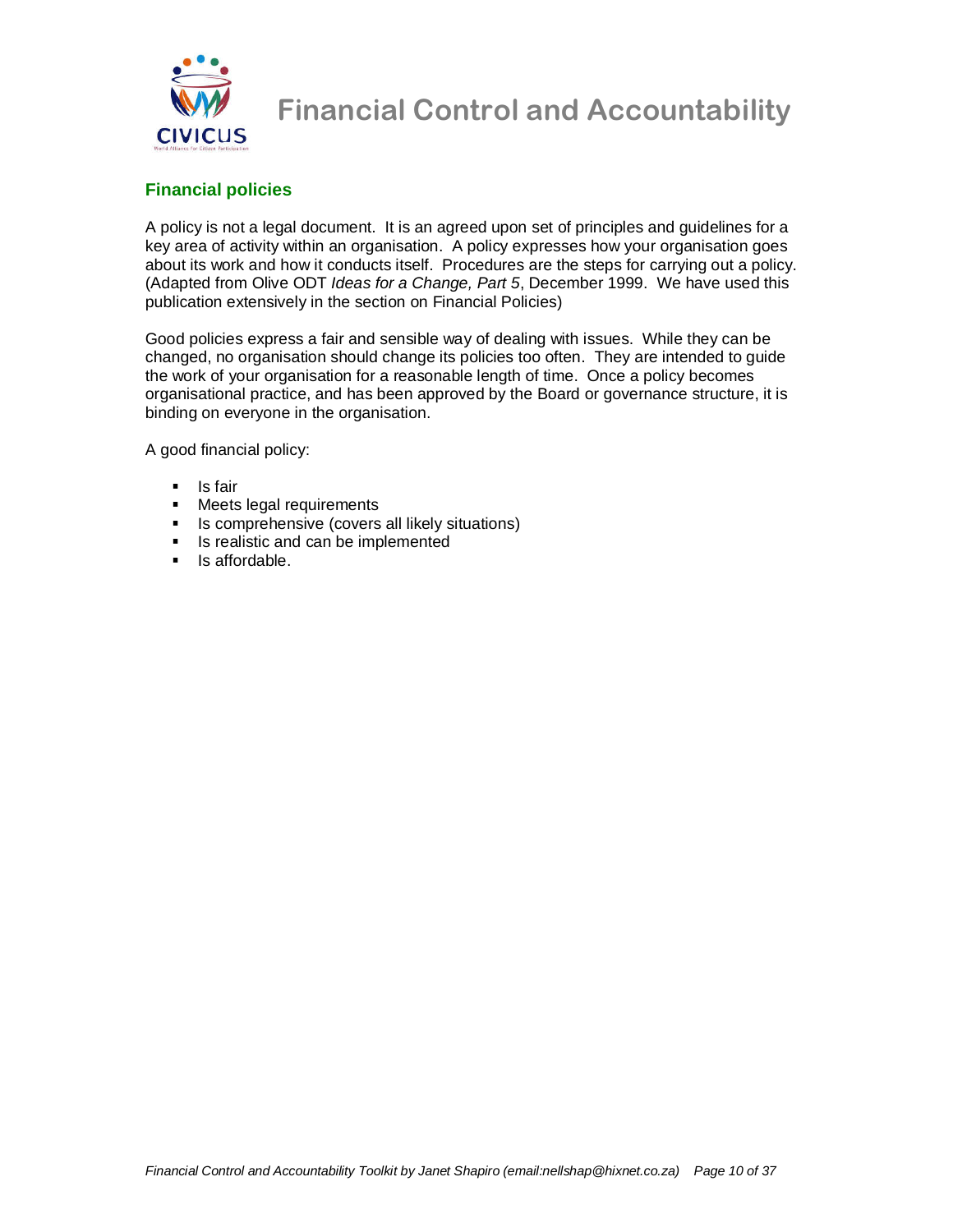

#### **WHY HAVE THEM?**

The idea is not to be as bureaucratic as possible, but rather to have those financial policies that are needed to ensure that the project or organisation runs in a smooth and accountable way. There are certain financial policies that are standard. All organisations have them and your auditor should be able to help you develop a set. Other financial policies will come out of, or change because of, particular experiences in an organisation, or changing conditions in the environment in which your organisation is functioning. For example: An organisation refused to reimburse out-of-pocket staff expenditure unless there was supporting documentation. It had to change this policy to allow for staff who travelled on public transport where the operator refused to supply a receipt. After another project ran out of petty cash at a crucial time, it introduced a policy that there could be no personal borrowing from petty cash.

#### **What is the value of policy?**

- Policy enables an organisation to decentralise decision-making. So, for example, once the policy is clear that no-one can borrow money from petty cash, the administrator who runs the petty cash system can say "no" to anyone, even the Director, when asked for such a loan.
- Policy makes decision-making easier. It gives someone like the bookkeeper guidelines to follow, such as: only booking economy class tickets for travel.
- Policy helps an organisation to be consistent in the way it operates.
- Policy helps to keep an organisation transparent and accountable.
- Policy helps to set standards for how an organisation conducts itself.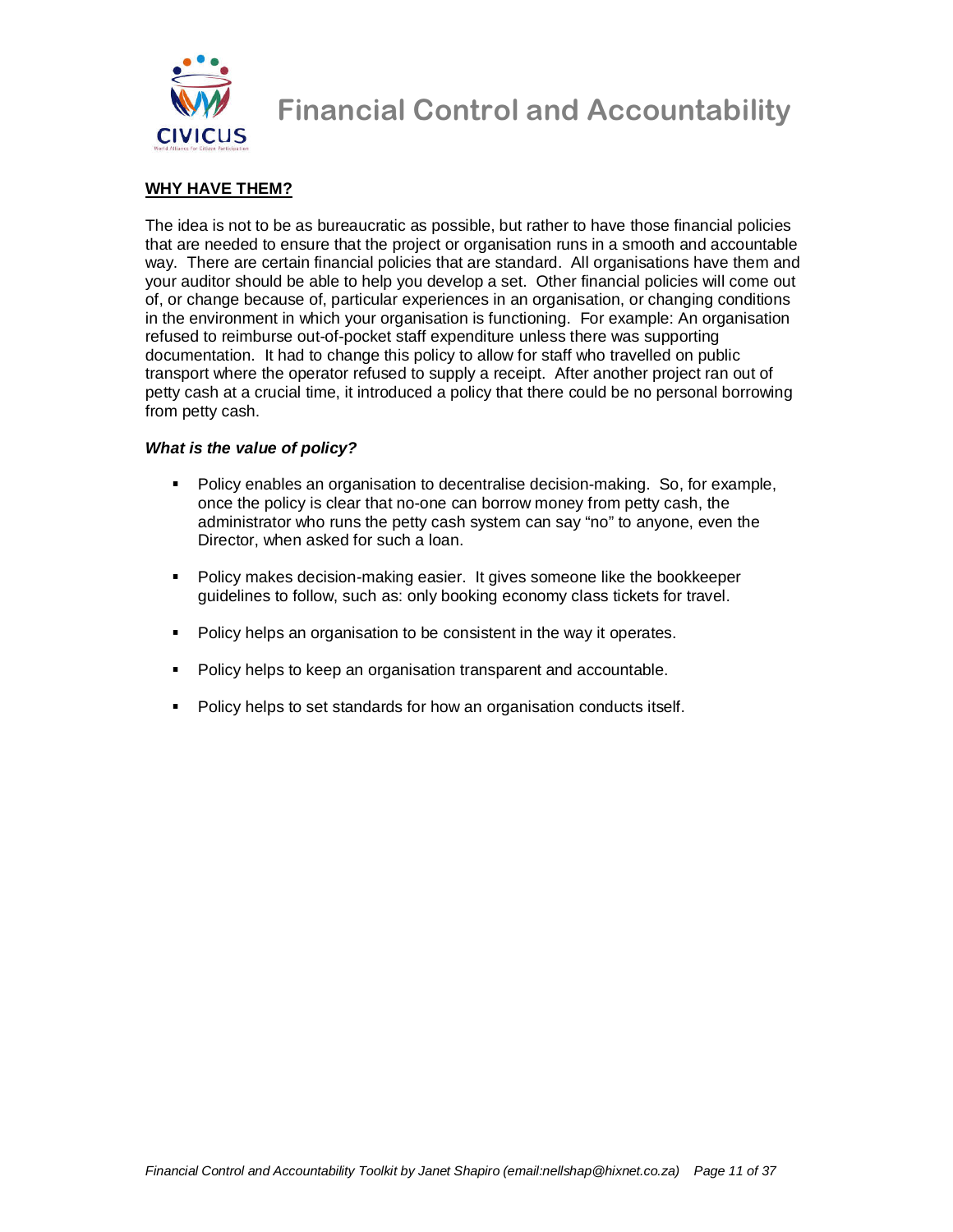

#### **WHO MAKES THEM?**

People are more likely to implement and abide by policies if they had a say in making them, and they agree that they are "good" policies. The diagram below shows the cycle of policy development and who should be involved at each stage:

For a step-by-step process for developing a financial policy (drawing it up), go to the next page Ψ.

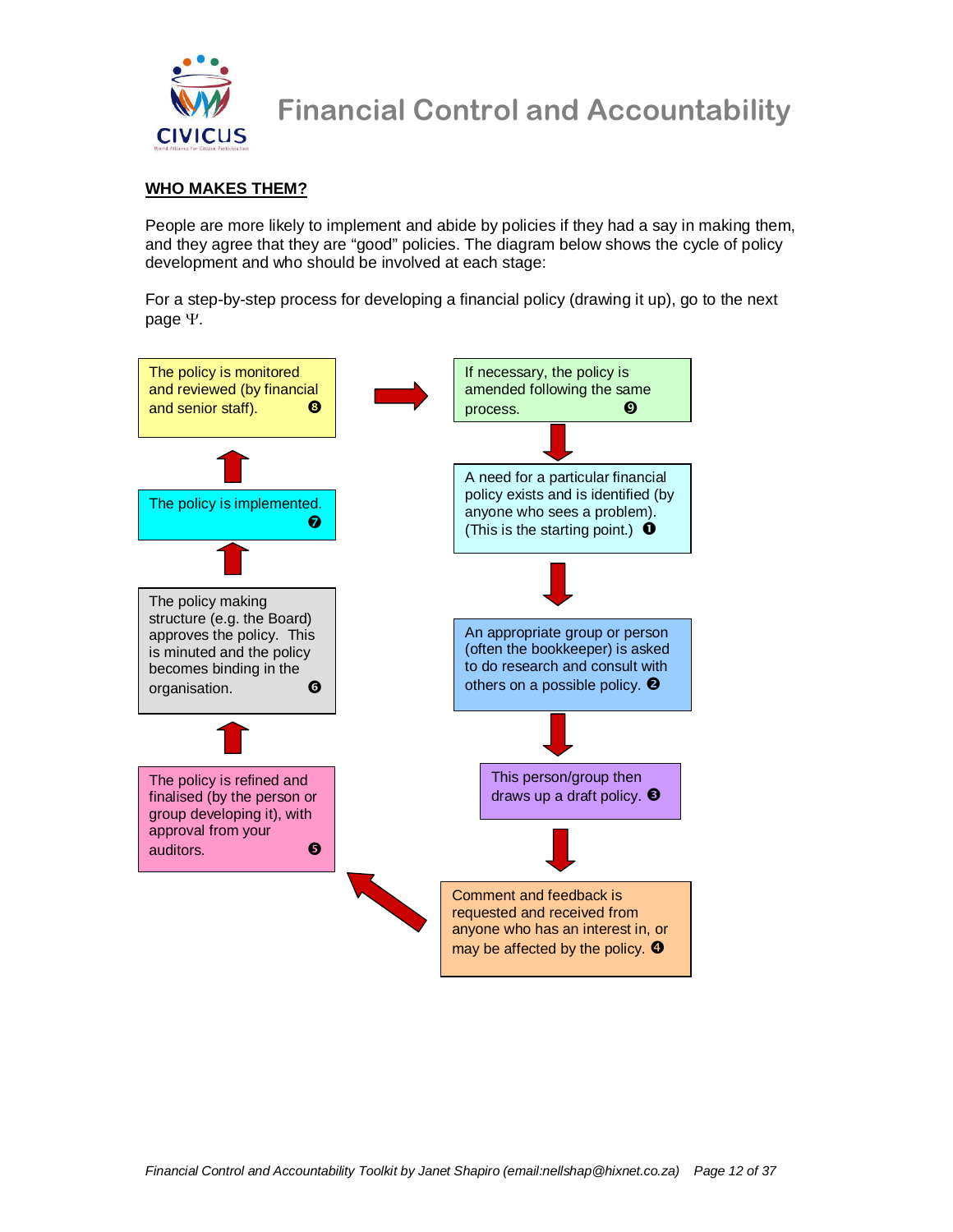

#### -**A STEP-BY-STEP PROCESS FOR DEVELOPING A FINANCIAL POLICY**

#### **You do not need to follow this order exactly, but you do need to cover most steps for each policy.**

- 1. Decide who should be involved in drawing up the policy.
- 2. Make sure you have enough information to develop the policy.
- 3. Set a time frame for the development of the policy.
- 4. Clarify why the policy is needed. Write a short paragraph or sentence to explain the need. (e.g. We need a per diem policy because staff are doing regular work out of town, and they need to know in advance what money will be available for them. The allocations also need to be consistent and fair.)
- 5. Clarify the existing situation. Write a short paragraph/sentence that does this. (e.g. This has always been decided on an ad hoc basis before.)
- 6. Define any terms that need defining. (e.g. "Per diem" means daily allowance.)
- 7. Clarify the purpose of the policy. What do you want the situation to be as a result of having the policy? Write this down. (e.g. This policy is intended to ensure consistency, transparency, accountability and proper forward planning.)
- 8. Clarify organisational principles that underpin the policy (e.g. transparency, consistency). Note these in writing.
- 9. Clarify who the policy will apply to. Write this down. (e.g. All staff travelling out of town overnight on project business).
- 10. Put it all together and then circulate the draft policy for feedback.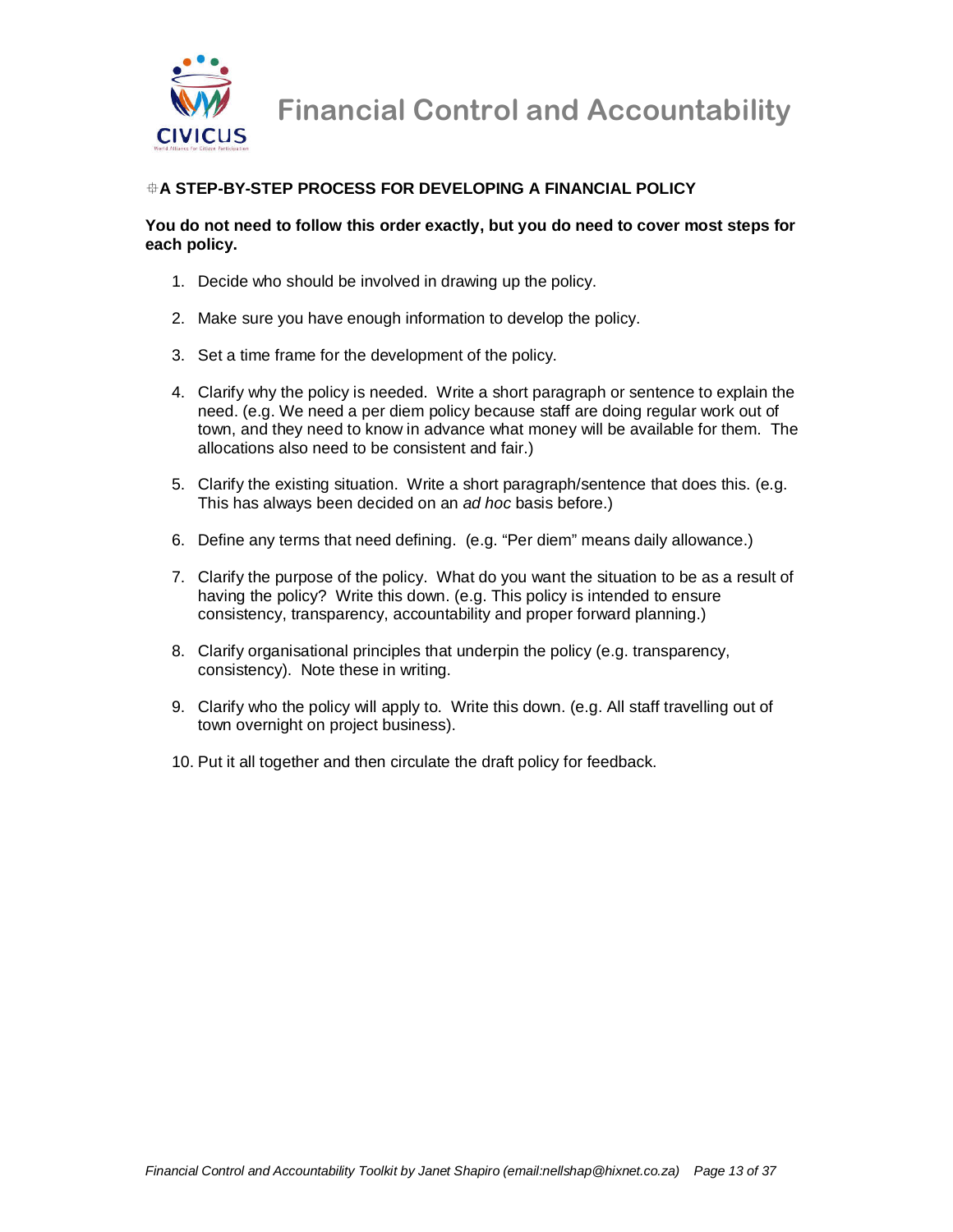

#### **WHAT FINANCIAL POLICIES DO WE NEED?**

An overall Financial Policy will contain policies that relate to a number of areas. So, for example:

- Donor or income policies (e.g. receipts, deposits)
- **Budgeting policies**
- **Policies for financial management**
- Expenditure policies (e.g. amounts, payments, requisitions, non-budgeted expenditure)
- Travel policies (e.g. car hire, class of airfare or hotel, per diems)
- **Auditing policies**
- Assets policies (e.g. purchasing, utilisation, maintenance and disposal vehicle policies go here).
- Petty cash policy
- **Salary policy**
- **Staff loans**
- Opening and operating a bank account.

For examples of financial policies see Examples, Financial Policy.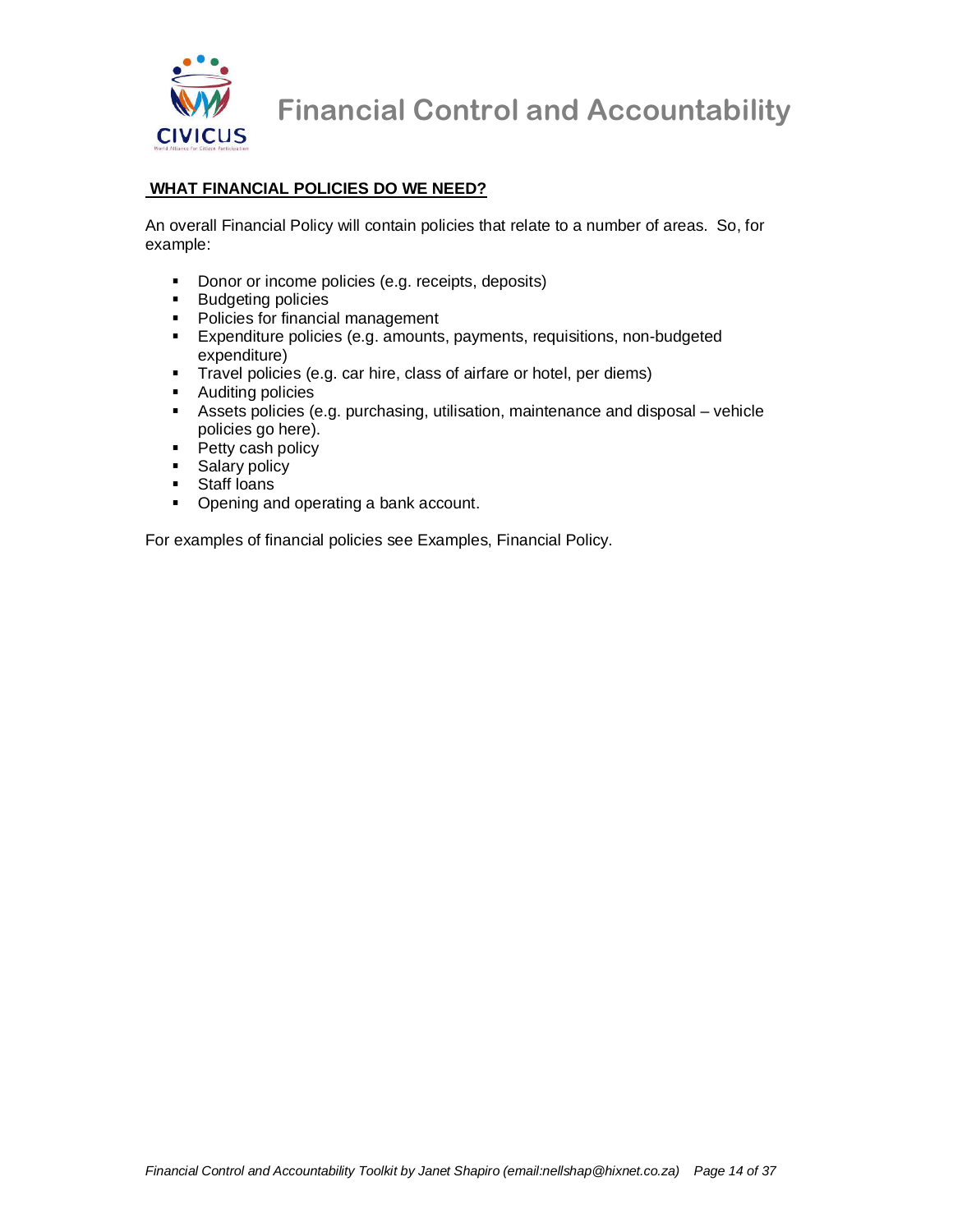

#### **Keeping the books**

We have already looked at the basic elements of a bookkeeping system in the section on Setting up a Bookkeeping System. In this section, we are concerned with what you do with your bookkeeping system in order to maintain it as a central tool in financial control and accountability.

Here we provide you with checklists for the bookkeeping activities that need to be done on a:

- Daily
- **Monthly, and**
- Annual

basis. We also look at the system as a source of information to provide management and leadership with a tool for using the books.

It is not your job to do the activities outlined, but in order to maintain financial control and be accountable for the finances of your organisation, you should know what is involved.

#### **DAILY**

The bookkeeping tasks that need to be done daily are:

- Receipting incoming money.
- Maintaining a petty cash system with petty cash vouchers.
- □ Banking (depositing the money that has come in).
- □ Writing cheques based on approved cheque requisition forms.

#### **What do you need to know about these tasks?**

- You can usually buy a cheap receipt book at your local stationery shop. The receipt books you use must be dated and each receipt must be numbered with a printed number. Each receipt will have a duplicate which you keep when you give the original receipt to the person or organisation making the payment. All receipt books, used and new, should be kept locked in a fireproof cupboard or filing cabinet. Where payment is made by direct transfer into your bank account, it is not necessary to issue a receipt as the payee's bank statement serves this purpose. However, in the case of donations, it is good practice to acknowledge receipt, both as a record and as a courtesy.
- You can also buy petty cash vouchers at a stationery shop. These vouchers should have supporting documentation (e.g. till slips) stapled to them, and be filed. Your governing body should decide how much petty cash will be kept in the office. It should only be used for small incidental needs that may come up, such as money for milk. It is best to have a written policy stating that no-one may borrow money from petty cash. Each month the money spent out of the petty cash box should be put back in (by cashing a petty cash cheque). In this way, each month begins with the same amount of petty cash. You may need to draw extra for a special event. It is best for one person to control the petty cash box as s/he can then be held accountable if any money goes missing. Petty cash should be kept in a locked cashbox, stored away in a locked place. (see also examples, Financial Policy)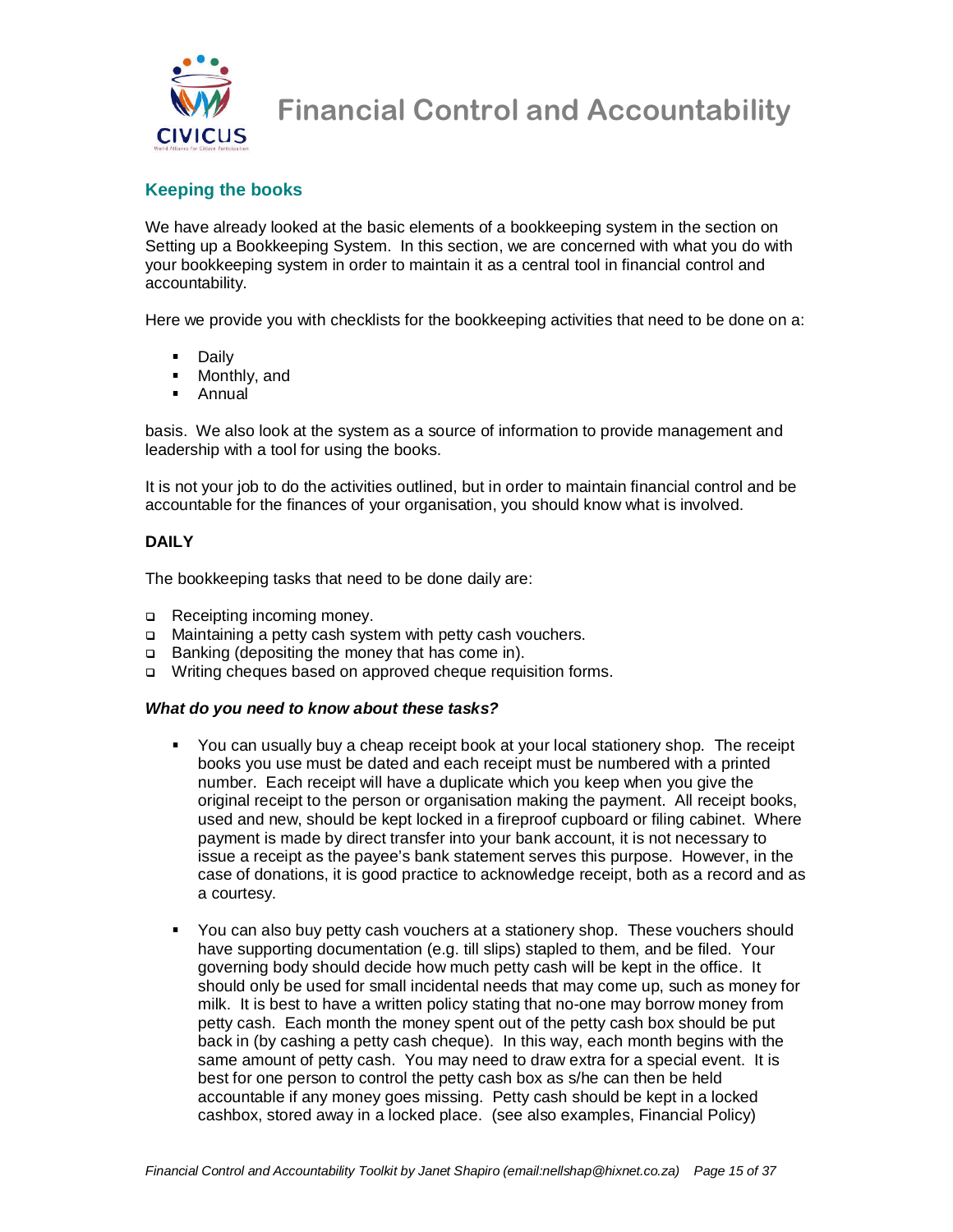

It is a bookkeeping function to prepare cheques based on authorised cheque requisition forms. The cheque must then be given to the authorised signatories for signing, with the cheque requisition form attached. Signatories should not sign cheques unless they know what they are for. (For an example of a cheque requisition form. See Examples, Cheque Requisition Form

#### **MONTHLY**

The bookkeeping tasks that need to be done monthly are:

#### **Petty cash**

- A petty cash schedule outlining all petty cash expenditure in categories.
- The schedule is compiled using the information on the petty cash vouchers.
- The money in the petty cash box is counted.
- $\Box$  The amount in the petty cash box is "topped up" to the amount agreed by the governing structure, using a petty cash cheque to get the money.
- □ The vouchers and supporting documentation are filed.

#### **Current account**

- A receipts and payments schedule is drawn up.
- Monthly cheques are written out against requisitions and then sent for signing with the supporting documentation. (See the section on Daily Activities.)
- Documentation is filed.

#### **Other records**

 The cash book is written up or entries are made on the computer. (See the section on What is the Basis of the System?)

#### **Bank reconciliation**

 The bank statement is reconciled with the cheque book. (See the section on Something about Terminology) and the appropriate adjustments are made in the cash book.

#### **Reporting**

- Management reports are produced. These include:
	- o Variance reports showing the difference between actual income and expenditure and budgeted income and expenditure. (See also the toolkit on Budgeting, Monitoring the Budget, and Something about Terminology in this toolkit).
	- o Preparation of a cash flow forecast. (See the section on Something about Terminology. For an example of a cash flow forecast see Examples, Cash Flow Forecast).

(For more on using management reports, see the section on Using the Books.)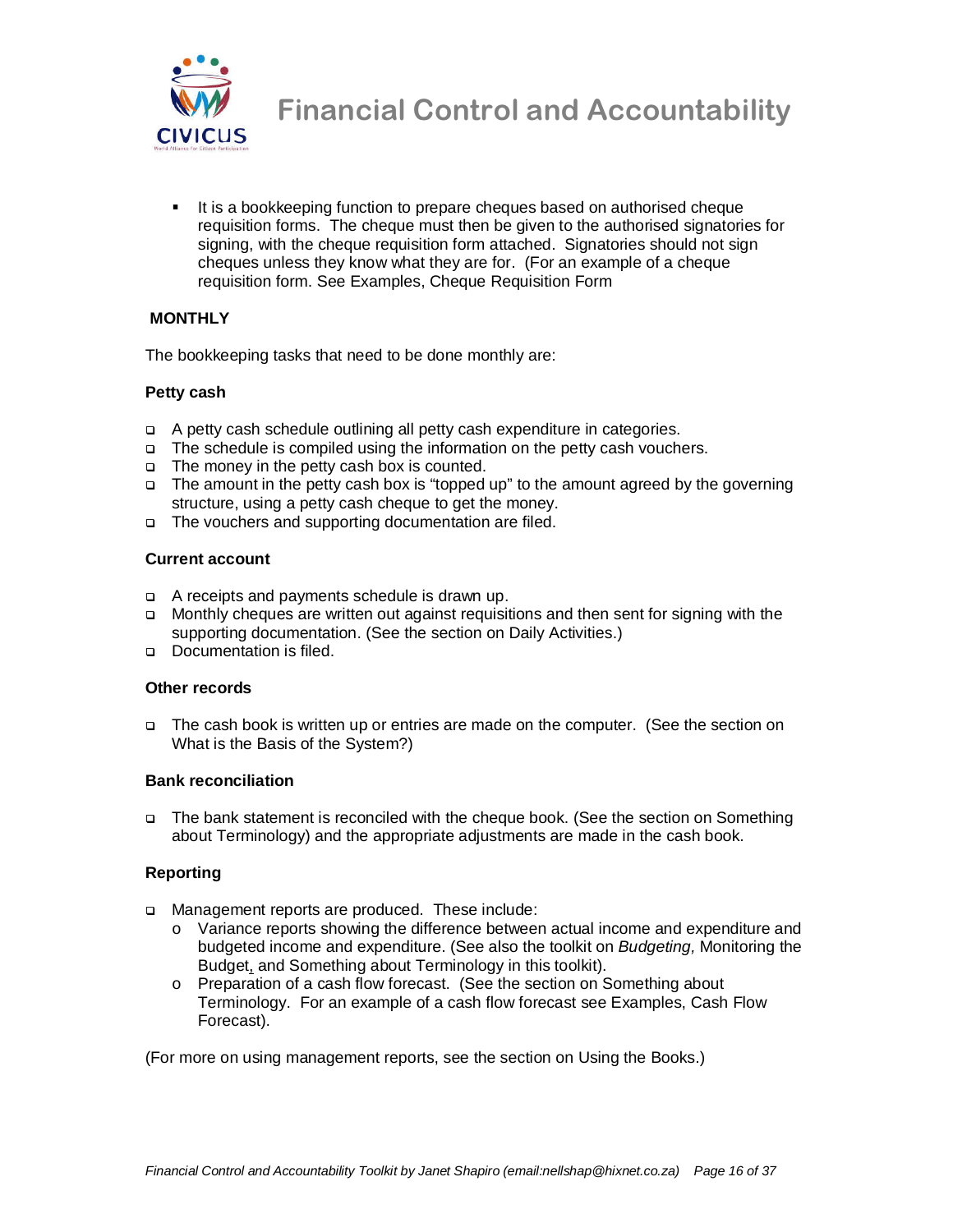

#### **Bank reconciliations**

 When you do the bank reconciliation, you look at the bank statement and make sure that the bank statement and the cash book show the same balances. Your cash book may be ahead of your bank statement since some people may not have cashed the cheques you made out to them. Your bank statement will also reflect bank charges, which you need to put into your cash book. You write your bank reconciliations like this:

| Balance on bank statement: |  |
|----------------------------|--|
| Minus outstanding          |  |
| Cheques:                   |  |
| Plus outstanding           |  |
| Deposits:                  |  |
|                            |  |
| Real balance:              |  |

The real balance should be the same as the one in your cheque book at the end of the month.

To do your bank reconciliation you need your cheque book stubs which are part of your bookkeeping records.

#### **ANNUAL**

The bookkeeping tasks that need to be done annually are:

- Prepare a financial statement, giving a complete picture of the income, expenditure and balance for that year.
- Organise an independent audit (see the section on The Audit)
- □ Prepare a balance sheet. (see the section on Something about Terminology)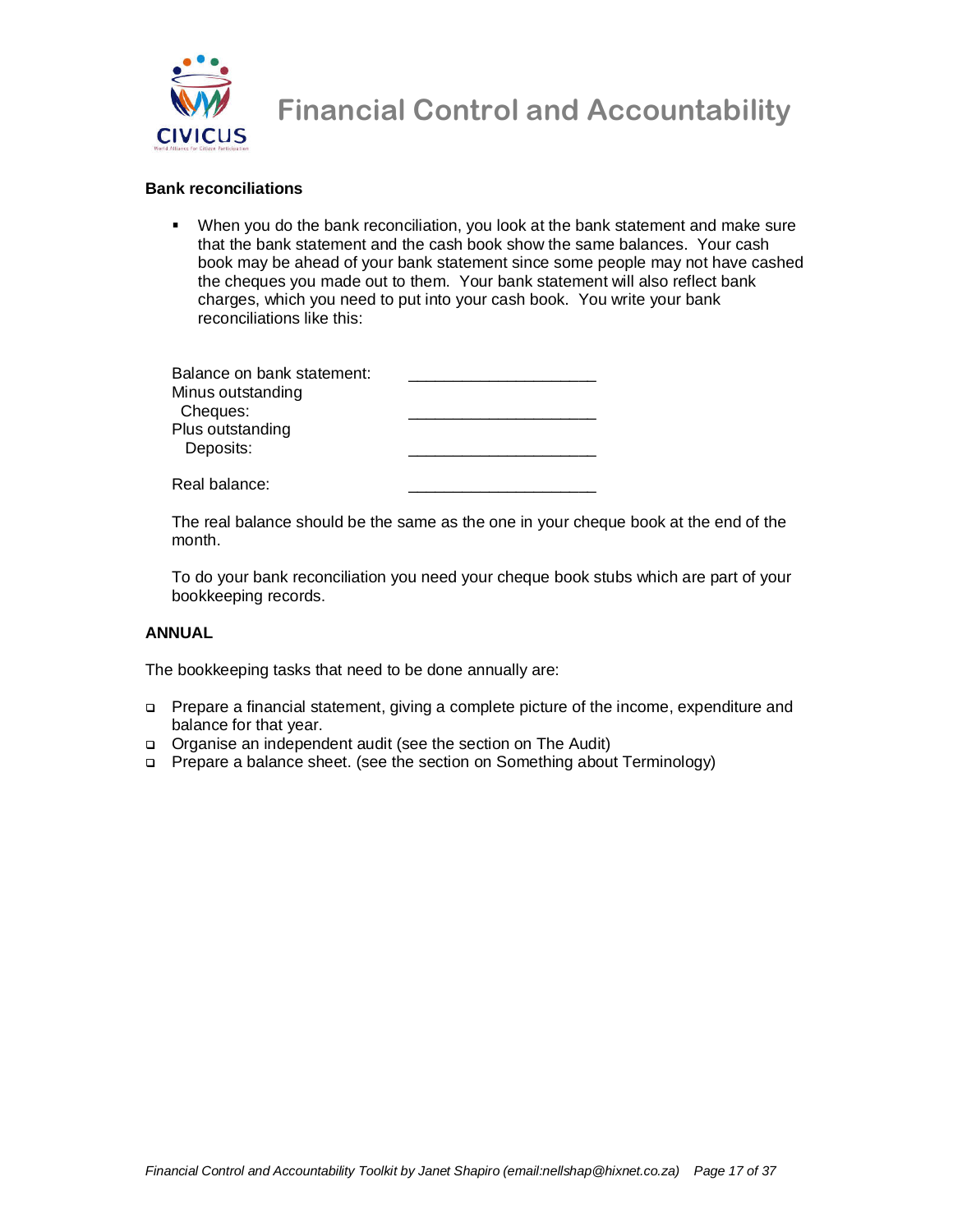

#### **USING THE BOOKS**

Organisations and projects keep books to:

- Provide an accurate account of financial management practices to stakeholders;
- **Prevent misuse of money;**
- **Provide a management tool for organisational and project leadership and** management.

Part of keeping the books is to provide monthly and annual reports to management and leadership on the finances of the organisation. This should be done in a way that is userfriendly for non-financial managers and leaders. The information provided should enable the management and leadership of the organisation to make decisions about the running of the organisation.

Financial reports generated by your bookkeeping system should enable you to answer questions such as:

- Are there variances (differences) between the budget and actual income and expenditure? If so, why? Do we need to take action?
- □ Are donor grants being spent as intended? If not, why not?
- Is most of our money being spent on programmes as opposed to core costs?
- Are there any items for which we are not allocating enough money (e.g. replacement of major equipment)?
- What do we owe and own at the moment? (from the balance sheet).
- Why are our assets worth so little/so much?
- Are we spending too much on any item relative to the work being accomplished?
- Is our financial position healthy? (Can we continue to operate and do the work we are supposed to do?)
- Do we have a good distribution of sources of income? (Are we too dependent on one source?)
- Are any cash flow problems likely to occur? If so, what can we do about them?

There are some financial ratios that can help you answer these questions. A ratio tells you what percentage (%) of the total something is. You take your financial reports and use them to calculate the ratios. These ratios will help you to decide whether there is an area of concern or not. If a ratio does not look healthy then you need to look at the situation carefully. There may be a good reason and the situation may not be a cause for concern, but the ratios provide you with a "stop and check" warning. Most ratios are best looked at over a few years. Some ratios include:

#### **Self-reliance versus overly dependent on foreign grants**

- Take the amount of money you have received from outside the country during the past three years;
- Divide it by your total income for the three year period;
- □ Multiply this by 100;
- Your answer will be a percentage that tells you what your degree of financial dependence on foreign donors is. You can then set goals to reduce it if you think it is too great a dependence.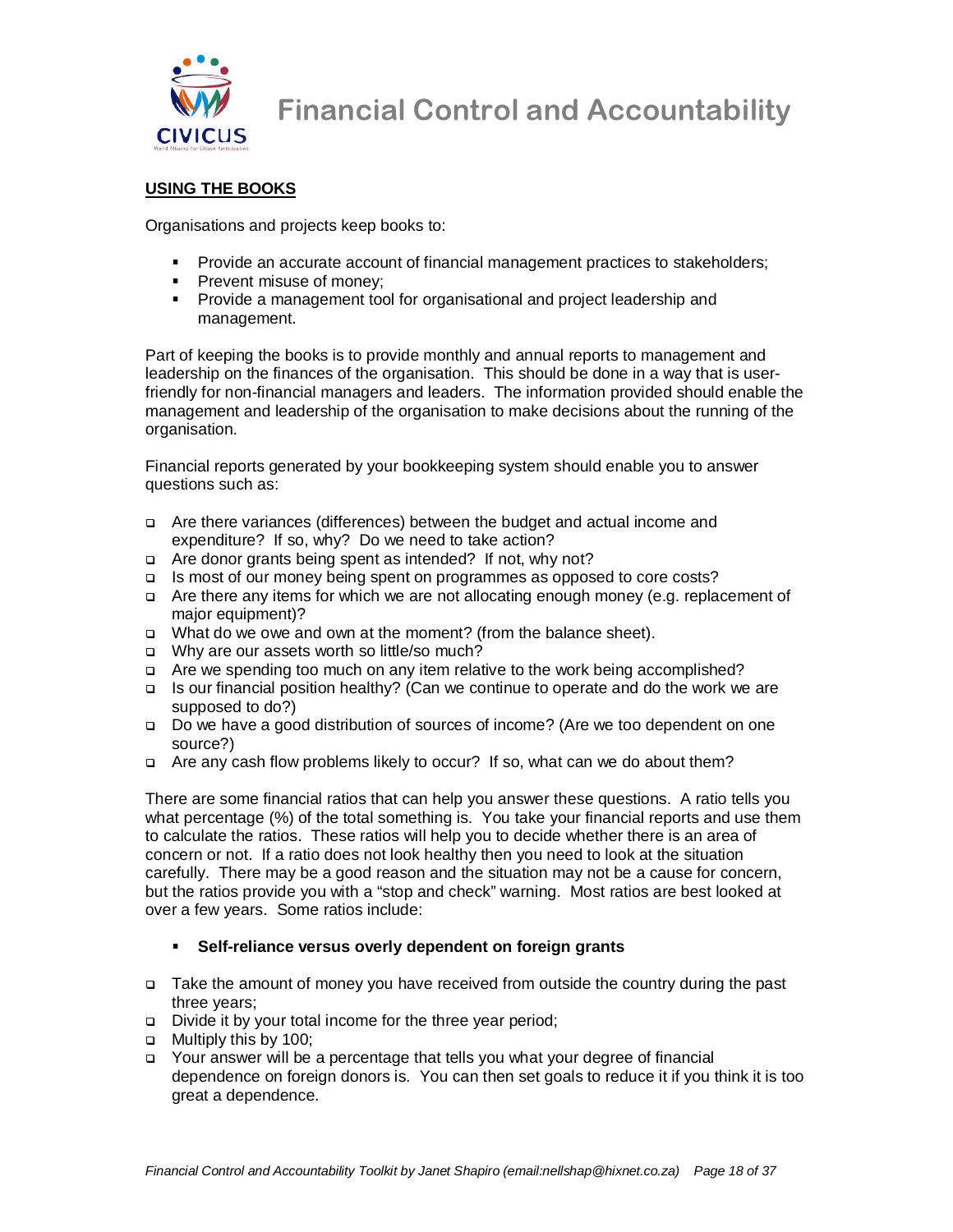

#### **Salaries ratio**

- □ Work out your salary budget as a percentage of your overall budget.
- In most development work it is likely to be high (60% and above) because development work is often labour-intensive. You need to be able to discuss this with your donors in an informed manner if they query it.

#### **Administrative ratio**

- Work out your core budget (that which is not covered by programmes) as a percentage of your total budget.
- Between 12% and 20% is probably acceptable as the ratio.
- Anything more than that will raise questions with your donors for which you should have good answers.

(For more on budgeting, see the toolkit on Budgeting)

#### **Liquidity ratio**

- This identifies the relationship between current assets and current liabilities to show how able your organisation is to pay its short-term debts.
- The liquidity ratio is calculated by dividing the total of current assets (excluding stock) by the current liabilities and then multiplying by 100 to get a percentage.
- The reason for excluding stock is because the stock of civil society organisations is often not that easy to turn into cash. If your stock is easy to turn into cash, then you need not exclude your stock.
- The formula looks like this: Current assets (excluding stock) x 100 Current liabilities
- If your percentage is around 200% (in other words, your assets are twice as much as your liabilities), then your ratio is healthy.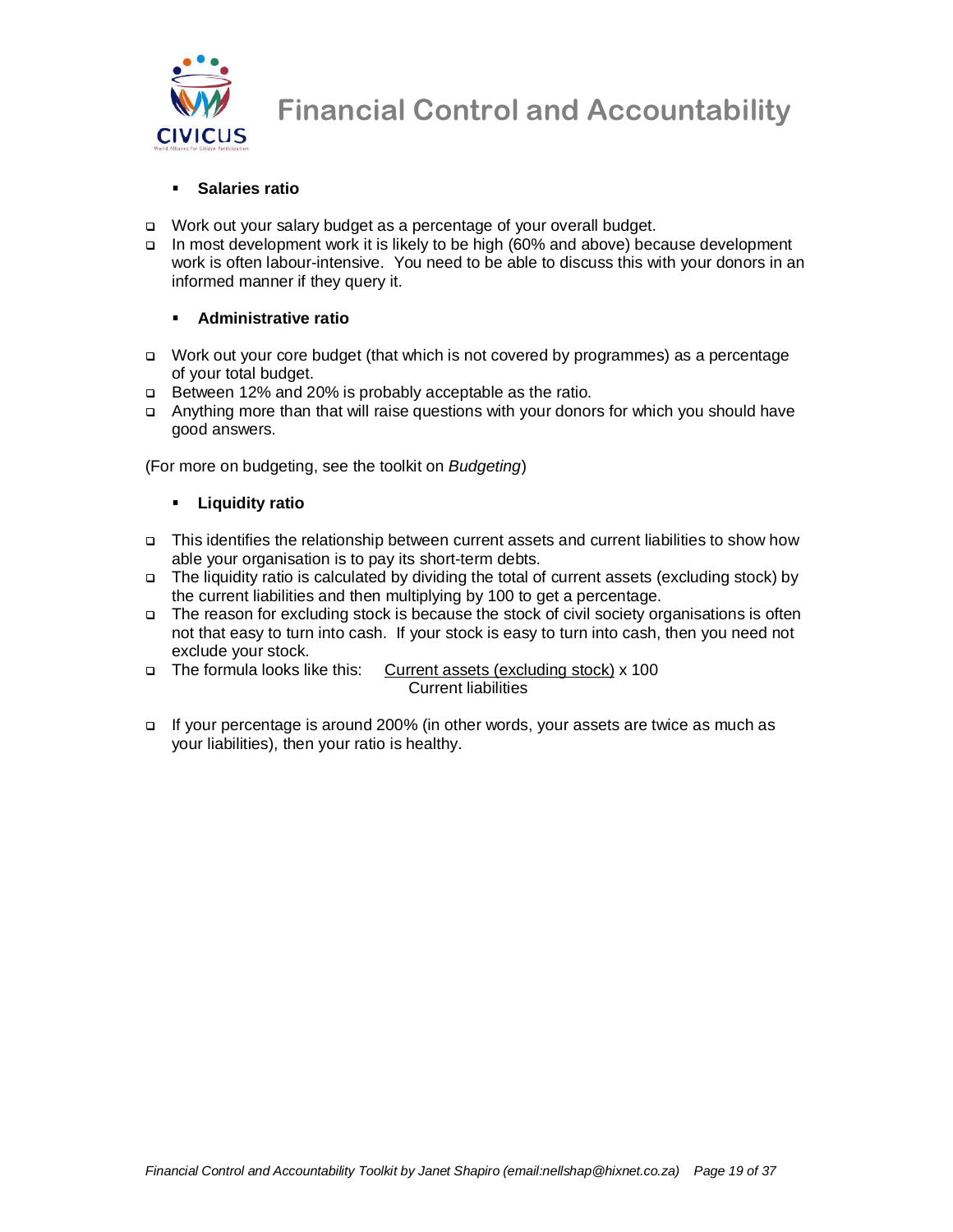

### **Roles in financial control and accountability**

Financial accountability in a civil society organisation means that:

- Regular financial reports are given to all those who have a right to know what the organisation is doing with its funds.
- The organisation can account for funds by producing documentary proof of receipts and payments.
- The organisation can show that the money is being spent on its aims and for the particular work it was intended to cover.
- The organisation does not take on financial obligations it cannot meet.
- The organisation has taken all necessary precautions to prevent misuse of funds, and to keep funds and records relating to them safe.

In terms of the roles and responsibilities of different parties in financial control and accountability, there are some basic principles it is important to follow:

- Control over finances should be divided up so that one person does not have too much control or power over the money.
- It should be clear who is responsible for each task or area of activity. You must be able to trace mismanagement or abuse to a particular person or people.
- There should be no grey areas in terms of who is responsible for what, and no overlaps that make it possible for one person to blame another and avoid responsibility.
- Decisions about finances should be made at the right level. So, for example, a bookkeeper should not make decisions about non-budgeted expenses. Who makes what decisions should be included as written financial policy, approved by your highest governing body.
- **People should have the necessary skills to carry out their roles and responsibilities.**
- Everyone from at least the level of middle management up, and including members of the governing structures, should understand financial statements and be able to monitor them. Anyone working directly on a project or programme should understand its financial statements. Train people if necessary. Financial statements should be discussed at governing body and staff meetings.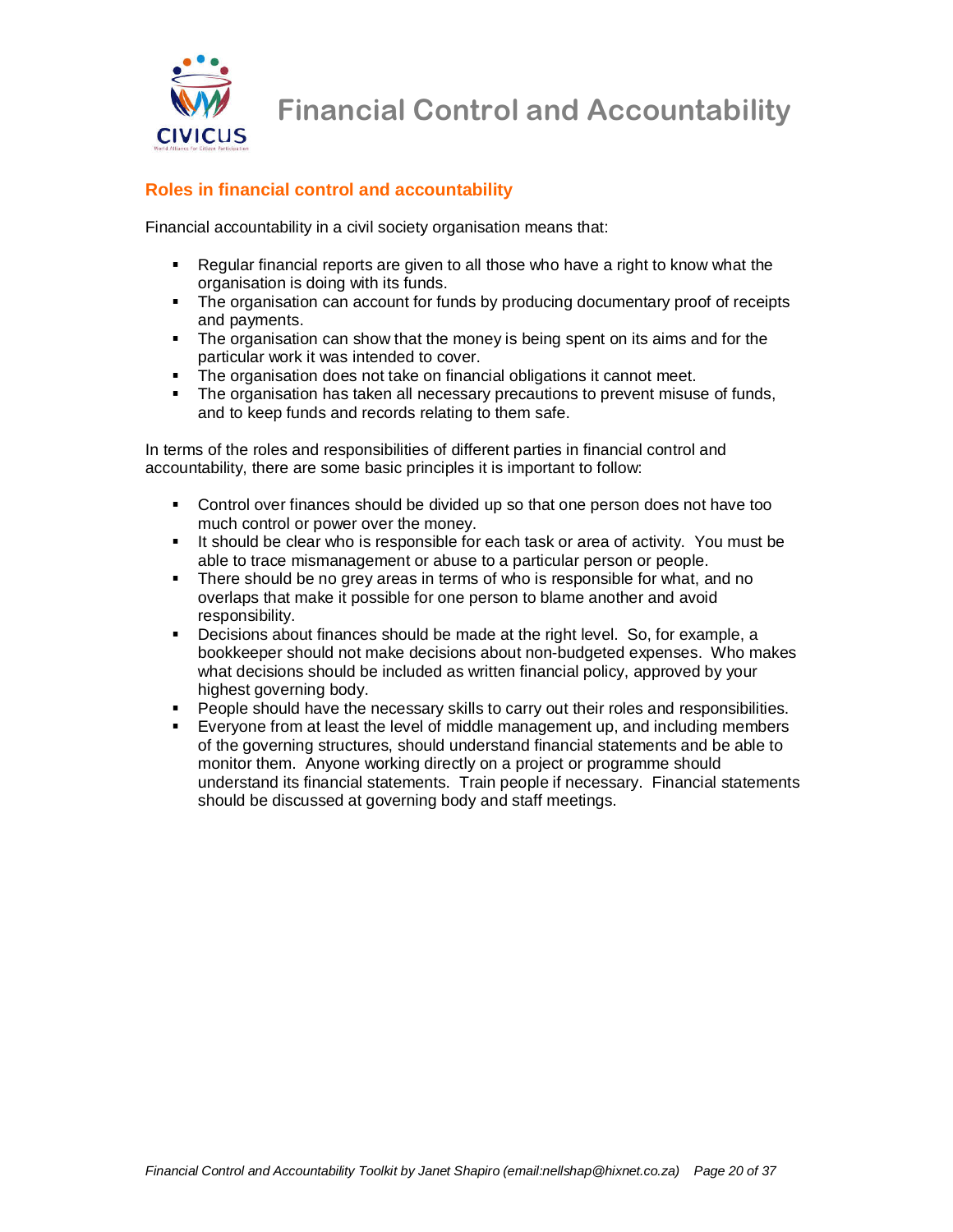

#### **BOARD**

The term "Board" is used here to encompass the governing structures of civil society organisations. By "Board" we mean the governing body of the organisation. It is usually made up of volunteers. Some organisations may call this body an "Executive Committee" or the "Management Committee" or something else. We use Board to mean that group of volunteers charged with overseeing the management of a civil society organisation.

One of the main responsibilities of a Board is to oversee the financial control and accountability of an organisation. The money used by civil society organisations and projects is public money, and belongs to communities not individuals. One of the responsibilities of the Board is to ensure that this public money is used appropriately to benefit all those it is intended to help. The Board exists to represent those groups of people that the organisation is intended to benefit and to be accountable to those people or agencies that provide the money to make this possible. In some organisations, the Board delegates some of its functions to a Finance Committee. However, all members of the Board still remain responsible, and accountable for, the finances of the organisation. Proposals put forward by the Finance Committee must be approved by the full Board.

#### **The financial roles and responsibilities of a Board include:**

- Ensuring that the organisation has adequate resources to carry out its functions. This may not mean actually raising the money, but it does mean monitoring the finances carefully.
- Ensuring that the organisation uses its time and money well. The Board must see to it that money is not wasted or used to benefit staff members instead of achieving the organisation's objectives.
- Overseeing the acquisition and management of resources. The Board has to make informed decisions about how the money of the organisation is spent. This is particularly so when the organisation wants to buy resources that are costly. It is also the responsibility of the Board to see that such resources are well looked after. They are part of the assets of the organisation.

Board members have something which is called the **Duty of Care**. This means that each Board member is expected to be attentive to the affairs of the organisation, and to behave in the way a reasonable and careful person would behave. The Board can delegate some of its areas of work to experts (e.g. an auditor) but it still has a duty to understand the finances of the organisation and to raise concerns about them. The Duty of Care requires a member of the Board to read and understand the financial statements, and to keep track of the organisation's financial situation. The Board must ensure that the organisation keeps proper, up-to-date financial records. Board members must attend Board meetings, read all documentation given to them, review available information, and monitor any special areas that have been assigned to them. Board members may need training to help them fulfil their Duty of Care.

Board members must:

- **Approve the budget, after due consideration;**
- Approve a budget policy that sets discretionary levels (telling the Chief Executive Officer how much s/he can spend without special Board approval).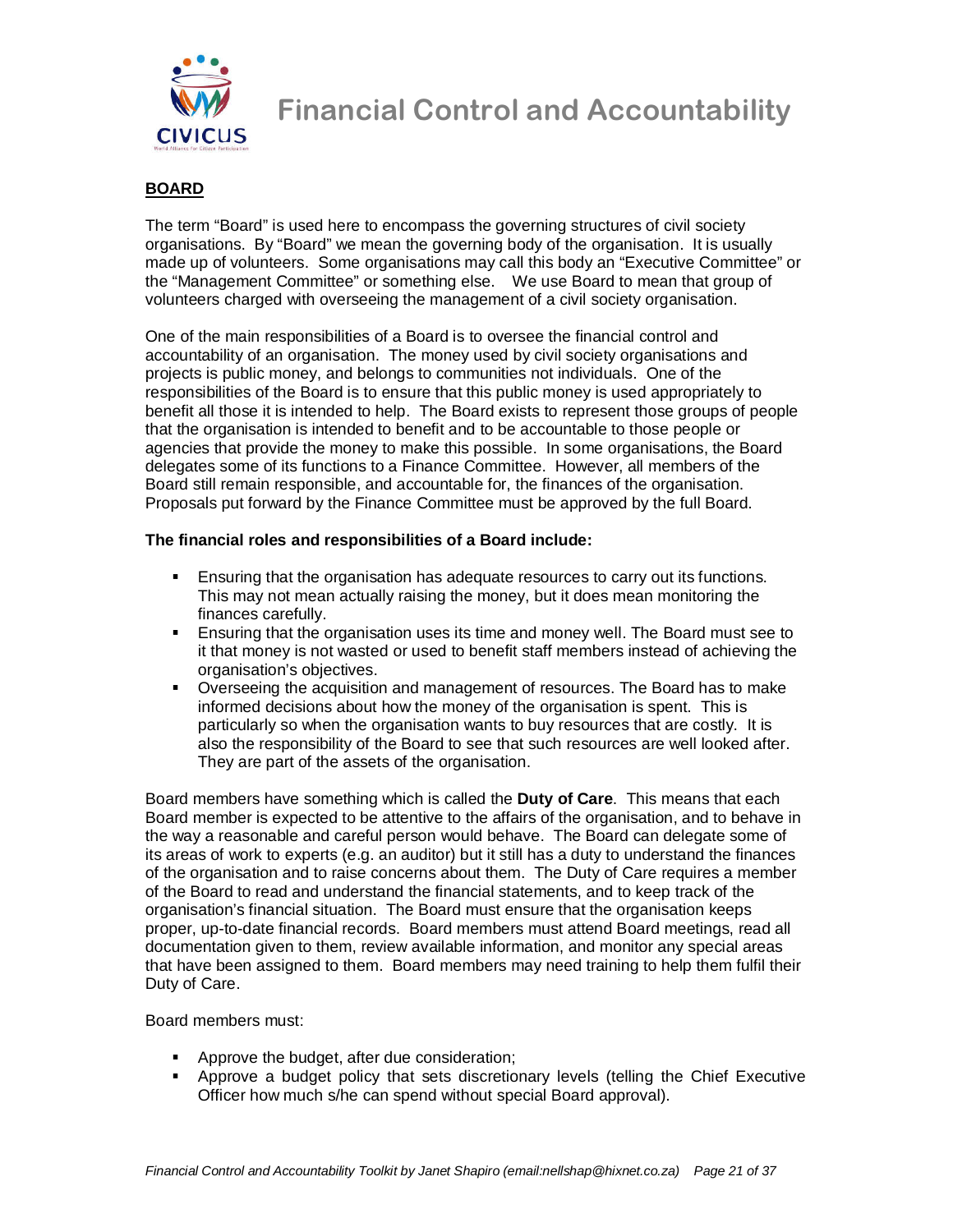

**WW** Financial Control and Accountability<br>CIVICUS

- Approve all financial policies and other policies that affect the finances of the organisation.
- Review monthly and annual financial reports, looking specifically at variances, balance sheets, and cash flow statements.
- **Monitor progress in generating funds.**
- **Review the audited statements.**
- Review the bank balance periodically and make decisions about longer term investments.
- Check that the assets, as listed in the assets register, are actually there.

(This section is adapted from Good Governance, by Benita Pavlicevic, Liberty Life Foundation 2001.)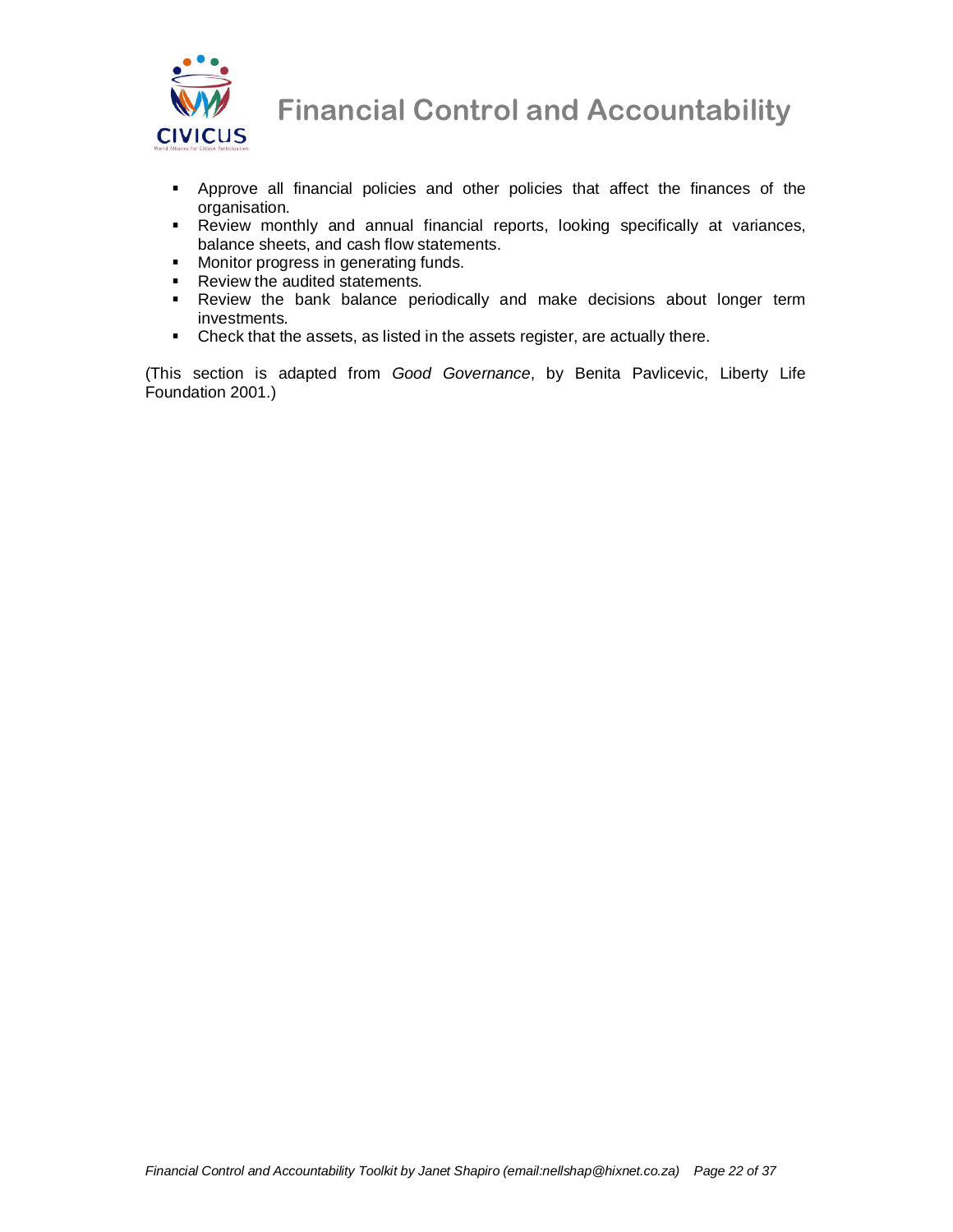

#### **CEO**

The Chief Executive Officer (CEO) of an organisation may also be known as the Director, the Executive Director, and the Co-ordinator. This is the person who has day-to-day responsibility for:

- **Budgeting**;
- **Income generation:**
- **Expenditure:**
- Limited rights to make decisions about large expenditures (the Board decides on the limits);
- **Ensuring that financial records are kept;**
- **Ensuring that books are kept accurately;**
- Ensuring that financial reports are produced on time and distributed to the right people;
- **Monitoring that activities are in line with expenditure;**
- Checking financial reports and drawing the attention of staff and Board to any problems;
- **Introducing lower level policies to deal with problems e.g. policies about telephone** usage (these are usually approved by the Board or Finance Committee);
- Appointing financial staff (although, at senior levels, this should be done together with an appropriate Board member).

While the CEO may delegate some of the activities, the responsibility is still his/hers.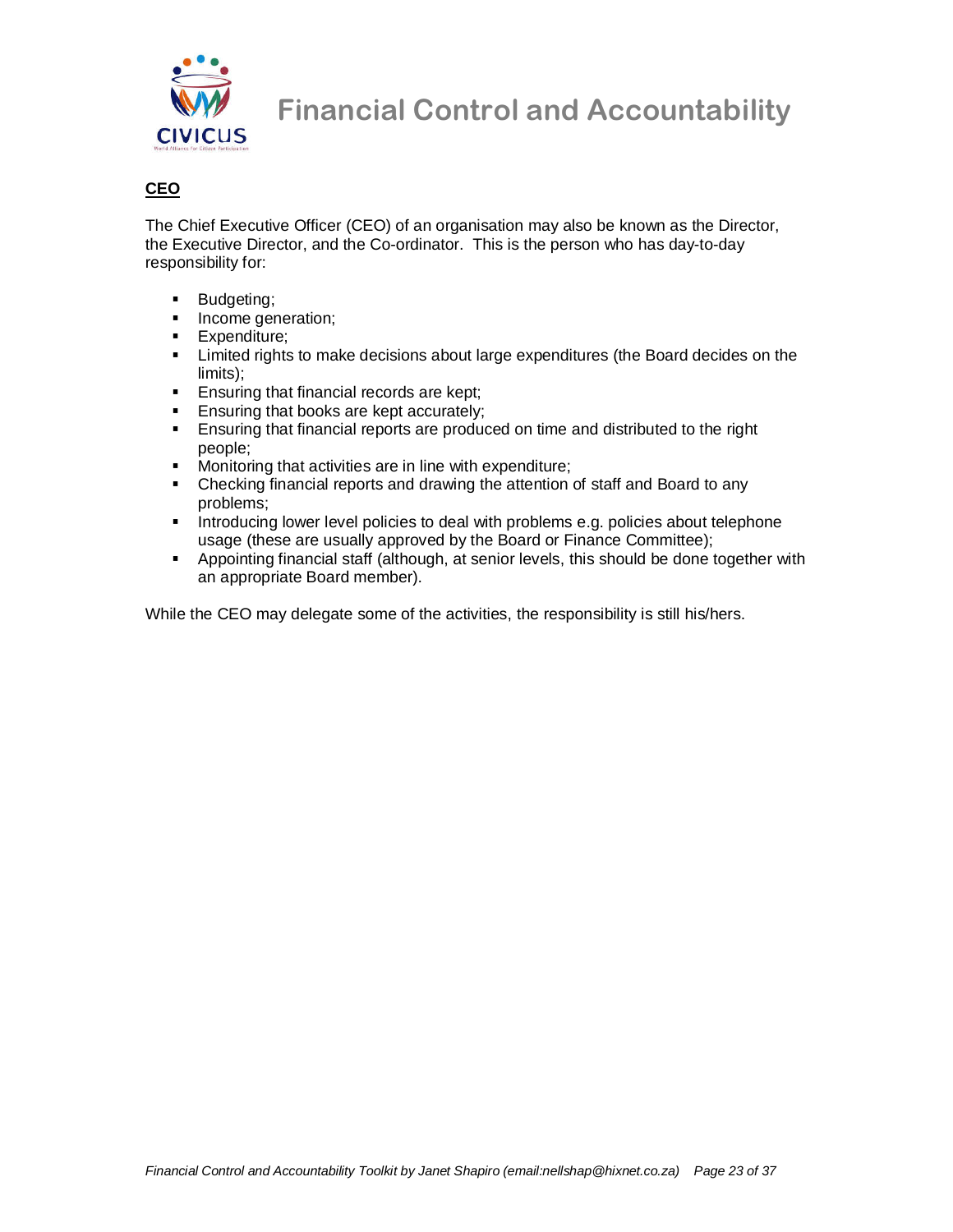

#### **MANAGEMENT TEAM**

The management team of an organisation is usually made up of the senior staff members of the organisation, those that have senior management positions. In a smaller organisation it may be made up of the CEO and middle managers. The most senior financial person on the staff usually sits on the Management Team, unless the organisation uses a financial service and only employs relatively junior financial staff.

Everyone on the Management Team should understand financial reports. These reports should be discussed once a month at the regular Management Team meetings. Members of the Management Team should:

- **Budget for their departments or projects.**
- **Monitor their budgets against expenditure.**
- **Manage their budgets within the limits set.**
- Explain the monthly financial reports for their departments or projects to their staff.<br>Apply their minds to the overall organisational financial reports and give input to the
- Apply their minds to the overall organisational financial reports and give input to the CEO on them.
- Assist the CEO with income generation, with specific reference to their projects or departments.

It may be necessary to provide some training to enable people to meet these expectations.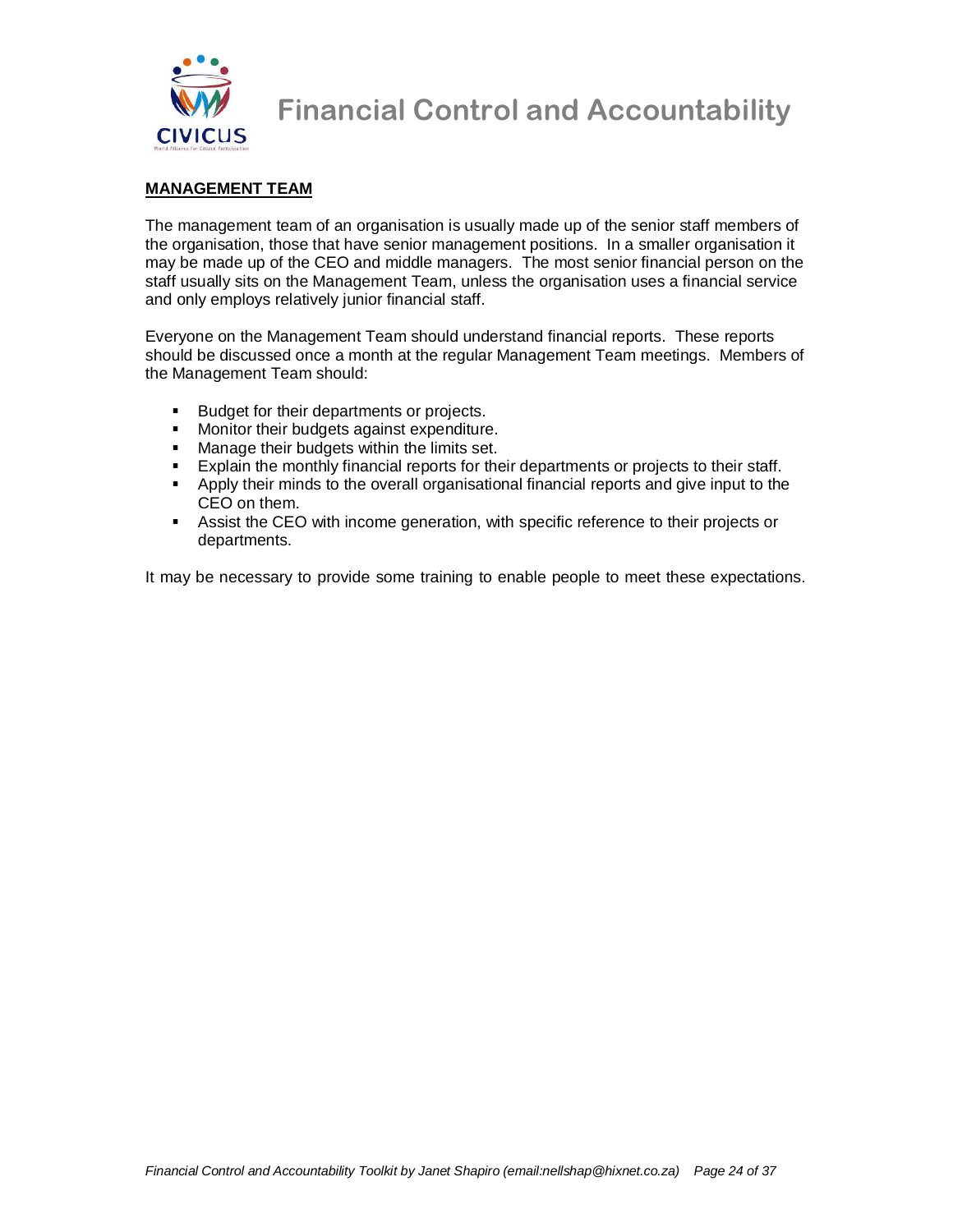

**WW** Financial Control and Accountability<br>CIVICUS

#### **STAFF**

Different members of staff are usually responsible for different parts of the day-to-day financial control in an organisation. This is in line with dividing control of power over the money. Many of the tasks are, however, carried out by the bookkeeper.

The tasks of the bookkeeper include:

- **In Its is a linear is a linear received.**
- Depositing money into relevant accounts.
- **Preparing cheque requisitions for payment.**
- **Ensuring accounts are paid on time.**
- **Ensuring the cash book, or computer spreadsheet, is completed within an agreed** time-frame at the end of each month.
- **Ensuring control of assets, sundry items and stationery.**
- **Ensuring all financial documents are available for the auditors.**

The sorts of tasks to separate (give to different people) for better financial control are the receipting and depositing of cash, and the preparation and approval of cheques.

All members of staff involved in the finances must understand the importance of what they are doing and of doing it accurately and on time. It often helps to build this kind of responsibility if staff are also taken through the monthly statements. In this way, they will understand them and see the contribution their work makes.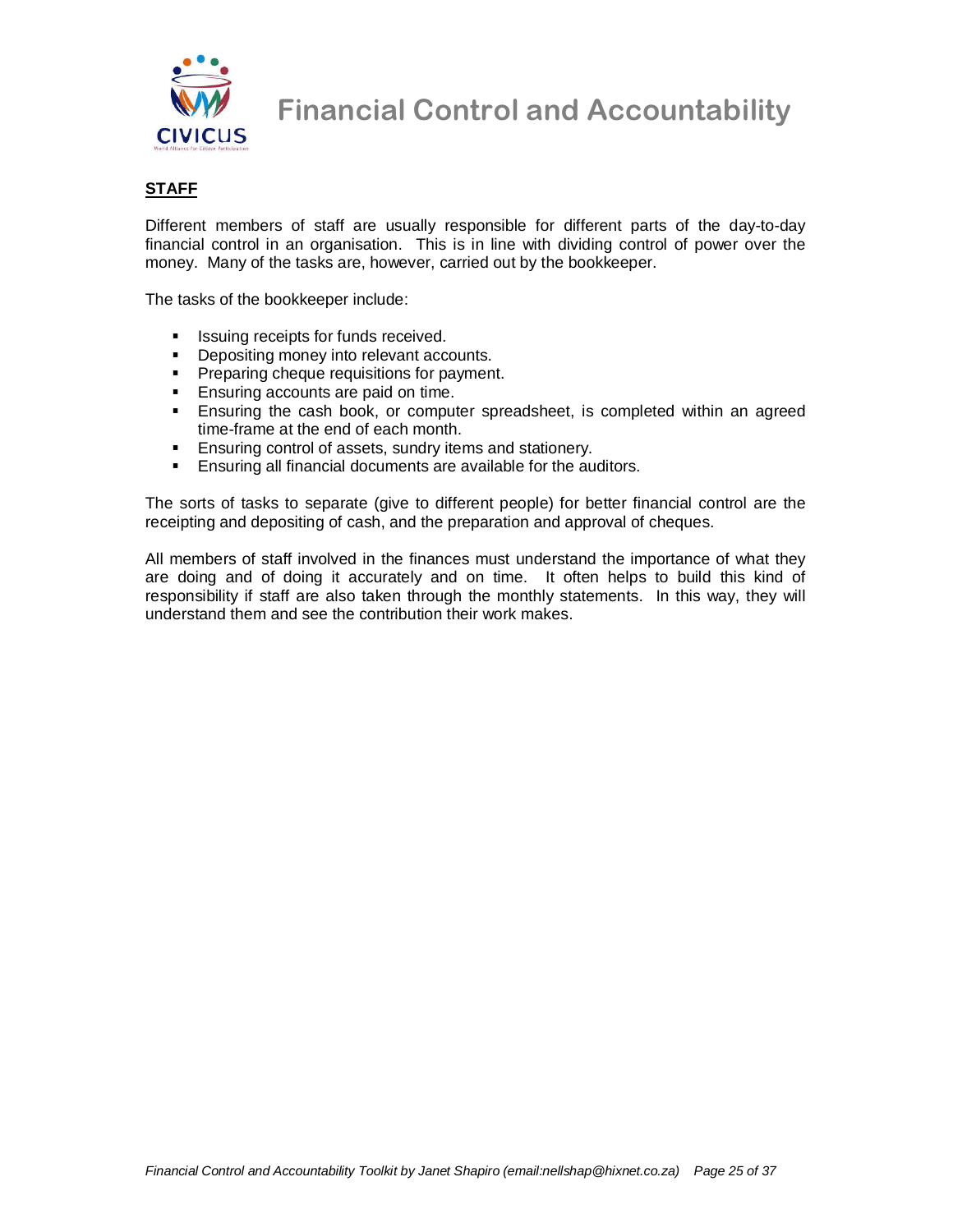

#### **The audit**

An external audit is an independent report that covers:

- **How much money the organisation has received and spent in the financial year, and** what the money was used for.
- Whether the money has been spent in accordance with the constitution of the organisation, Board decisions and donor requirements.
- Whether the accounts (the bookkeeping system) have been properly and honestly kept.
- The value of the organisation's assets.
- **How the financial record-keeping system could be improved.**

It is also possible to do an internal audit for your own purposes. This can be done by someone inside the organisation.

The person who does the external audit (the auditor) must not be actively involved in the organisation, and should not be a relative or close associate of anyone actively involved in it. In some organisations it is a government or donor requirement that the auditor be formally qualified and registered. In others, it is enough if the audit is done by someone who is competent and not directly involved with the organisation.

The auditor is usually formally appointed at the organisation's annual general meeting, even when there is a nominated Board. Otherwise, this can be done at a Board meeting. The auditor can only be changed by a formal resolution at an official Board meeting. Donors usually want to know why you are changing your auditor. In many countries there are strict legal guidelines stating who can act as an auditor, often linked to the size of the organisation.

As well as auditing the annual accounts, the auditor is usually available during the year to provide support and advice.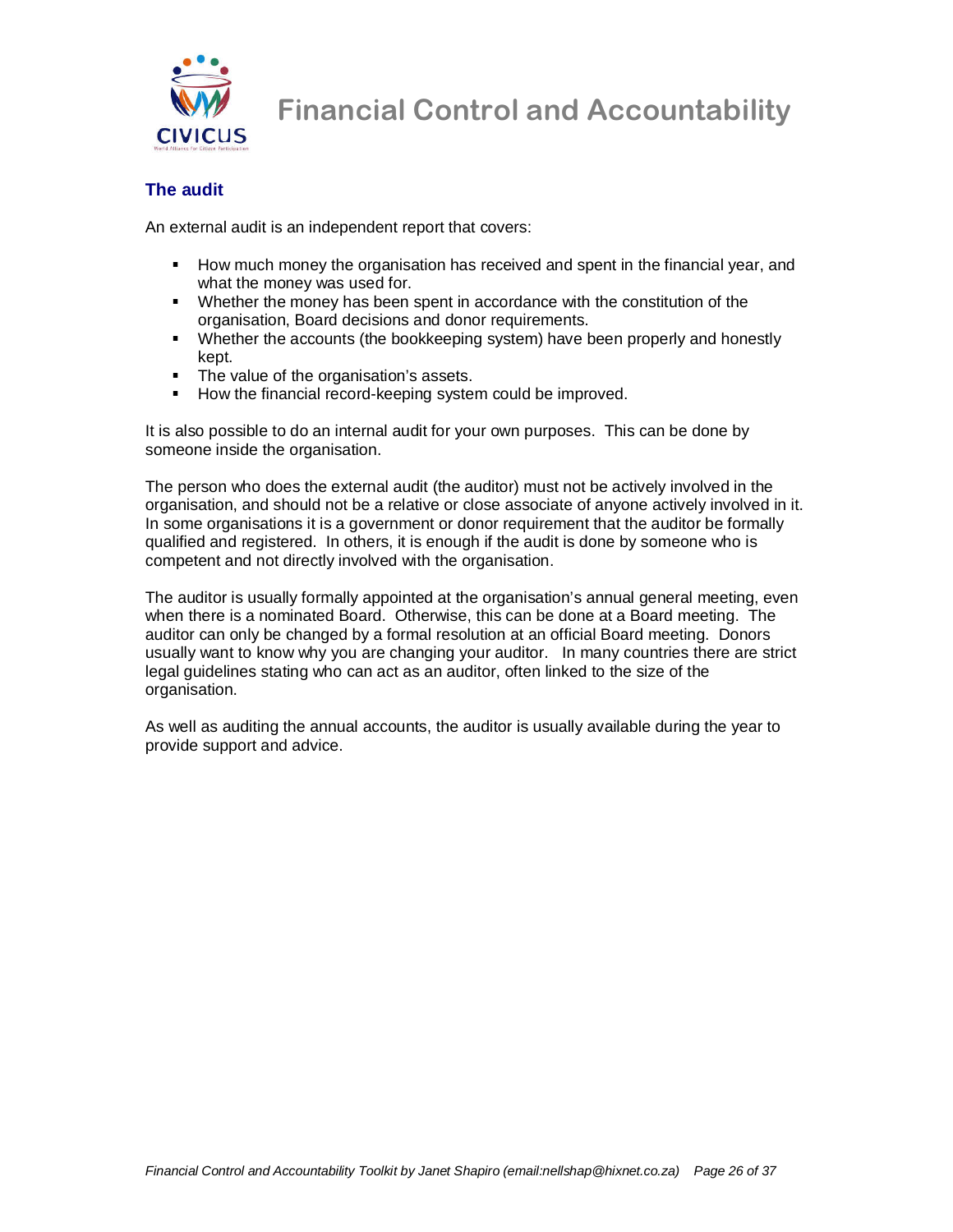

#### **PREPARING FOR THE AUDIT**

You begin preparing for an audit at the beginning of the financial year. It is a good idea to ask your auditor at this stage what information will be needed for the audit.

#### **What do you need to have ready for an external audit?**

The audit is usually done within a few months of the close of your financial year, and as soon as possible. It only looks at the financial year that is being audited.

When you are expecting the external auditors to come in to examine your financial books, you should have the following documents ready:

- $\Box$  A copy of your organisation's constitution (if this is the first time this auditor is doing the books or if you have made any changes to the constitution since the last interaction with the auditor).
- Copies of contracts, agreements, or letters setting out the conditions of grants, legacies or other income received for specific purposes.
- □ Copies of budgets for ongoing work or special projects.
- □ Copies of grant applications forms.
- Copies of the minutes of finance and other relevant sub-committee meetings.
- □ Copies of the minutes of Board meetings relating to finance.
- Your income and expenditure analysis records.
- □ Supporting documentation for income.
- □ Receipt books if you issue receipts for money received.
- □ Your petty cash analysis records.
- □ Supporting documentation for your petty cash records.
- □ Bank statements for the year.
- □ Bank reconciliations for the year.
- Cheque stubs (counterfoils) for all cheque books used during the year, and the one currently in use if it was used for the year under audit.
- Cheques returned to the organisation by the bank once they have been cleared.
- □ All deposit book records.
- A list of everyone the organisation owed money to at the end of the financial year.
- A list of everyone who owed money to the organisation at the end of the financial year.
- A list of creditors and debtors from the end of the previous financial year.
- Records of statutory payments made, particularly on staff salaries.
- Details of all assets.

The auditor may also ask to see:

- A list of accruals income the organisation has received for goods or services it has not yet provided;
- A list of pre-payments expenditure the organisation has made for goods or services it has not yet received;
- Lists of accruals and pre-payments from the end of the previous financial year.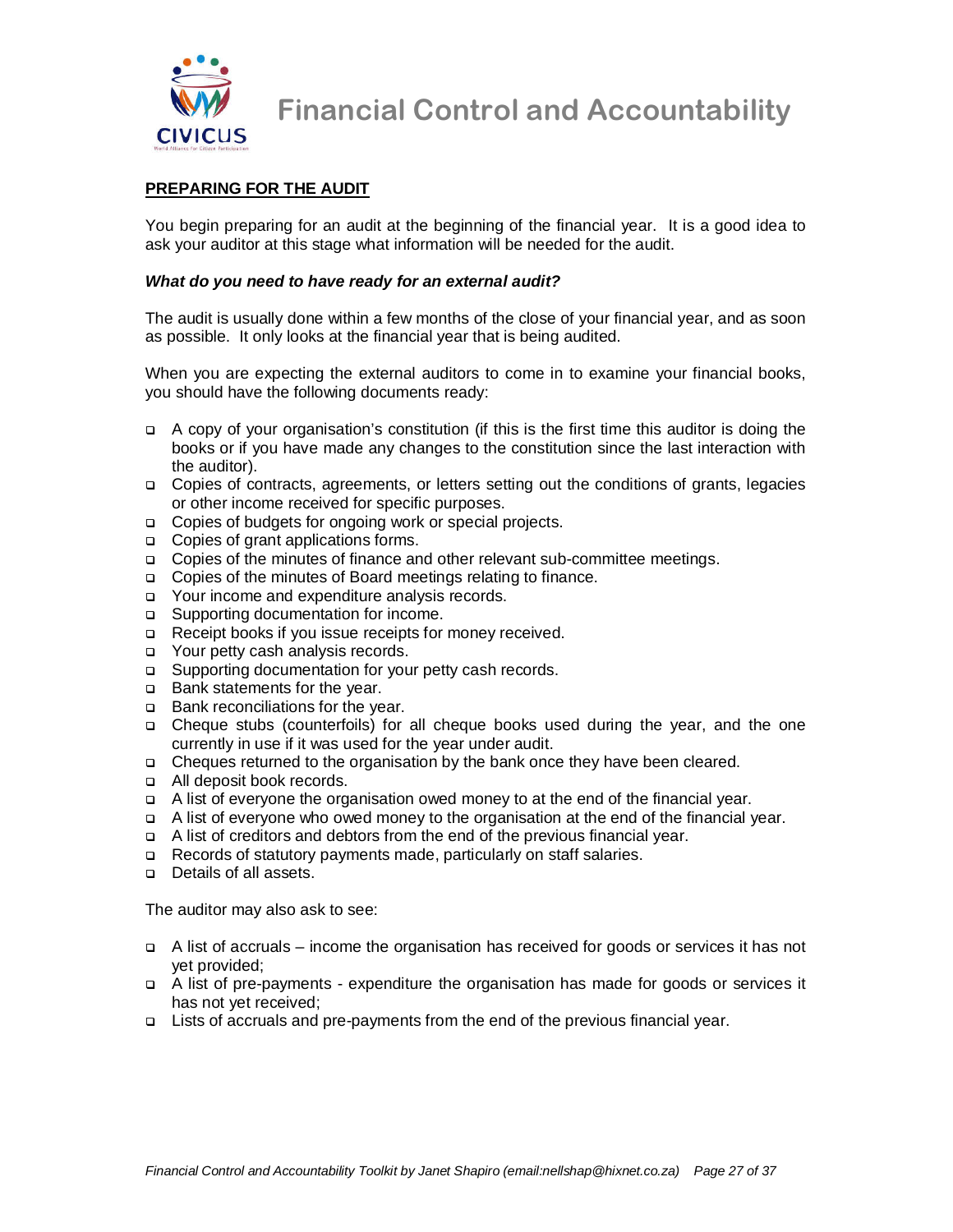

# WW Financial Control and Accountability<br>CIVICUS

Other documents the auditor may need or that will help the auditor include:

- Vehicle log books.
- Value Added Tax records.
- □ Tax records.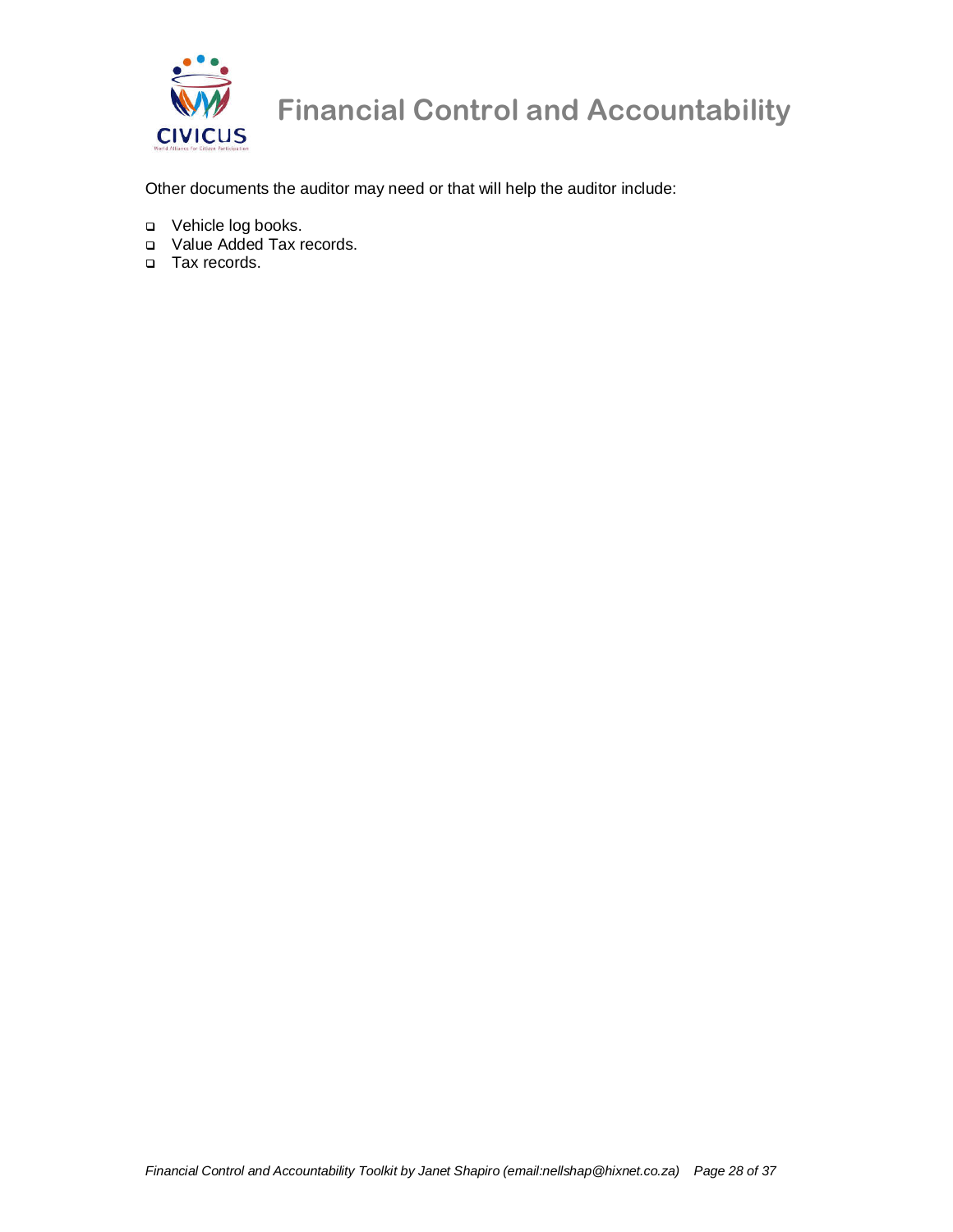

#### **AUDITOR'S REPORT**

When the audit is almost complete, the auditor will list issues that have not been fully resolved during the audit. The auditor will ask management to clarify these issues. If issues cannot be clarified, the auditor will mention them in the audit report. If this happens, it is a very serious matter.

At the end of the audit, the auditor usually draws up a set of draft annual accounts based on the information reviewed (see the section on Preparing for the Audit). S/he will include a record of income and expenditure actually received and spent, possibly with adjustments for creditors, debtors, accruals, pre-payments and depreciation of equipment or vehicles. There may also be a draft balance sheet showing the financial position of the organisation on the last day of the financial year.

The auditor will include a statement saying that the accounts have been drawn up in accordance with certain standards, based on information provided by the organisation. The statement usually says that, in the auditor's opinion, the accounts are an accurate and honest statement of the organisation's financial dealings and situation for the financial year.

A good auditor will recommend ways to improve the organisation's financial systems and procedures. The auditor's advice should always be taken seriously. This advice is usually given in a **management letter**. This is a very useful document that should be reviewed, along with the accounts, by the Board. It can even be shared with donors. The idea is to improve the financial control and accountability practices of your organisation. The CEO should report regularly to the Board on how the recommendations of the auditor are being followed up.

The accounts should be checked by the CEO and then submitted to the Board for approval and signing. When the accounts are signed by Board representatives, they are no longer draft accounts and become **final accounts**.

The accounts should not be signed unless people understand them. (See the section on Understanding the Audited Statements) If anything is unclear, ask the auditor for clarification. You can ask the auditor to attend the meeting at which the Board discusses the accounts.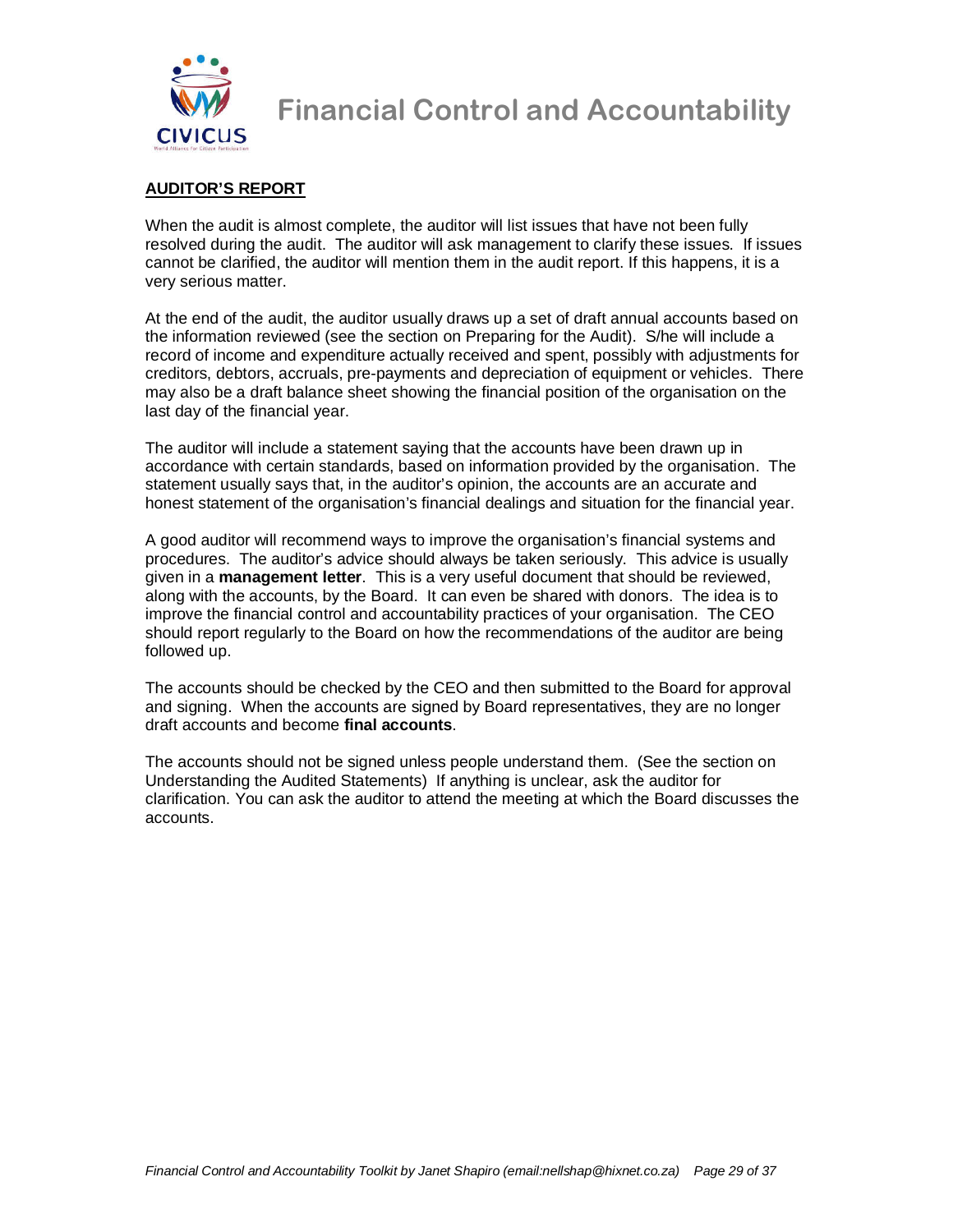

#### **UNDERSTANDING THE AUDITED STATEMENTS**

When you go over the audited accounts, these are some of the questions you need to be able to answer (if you don't know the answers, ask for an explanation or raise the issue):

- How do the figures for income and expenditure compare with the actual expenditure for the previous year (which will be shown)?
- How do they compare with the budget for the year?
- Why have there been big increases and/or decreases on certain items?
- □ Have all items of expenditure been included? Are they all justified?
- □ Has the audit fee been included?
- How does this balance sheet compare with the previous one? Is the organisation/project in a better or worse position financially than it was last year?
- How does the total amount of current assets compare with the total of current liabilities? (see Liquidity Ratio under Using the Books).
- Is any deficit in the year being audited covered by a surplus from previous years? Previous years' surpluses are part of the accumulated fund or equivalent item. If there is a deficit, how will a similar situation be avoided in this year?
- Are there any large sums of money owing to the organisation? If yes, what can be done about getting the money in?
- Where are the financial reserves of the organisation invested, and are they earning a reasonable income? Is investment in line with the policies of the organisation and are donors happy with the investment policy?
- □ Did the audit show any irregularities or problems?
- Do we need to change our financial record-keeping system in any way and, if so, how?
- What does the audit tell us about our financial strategy last year? (see also the toolkit on Developing a Financing Strategy)

#### **DO NOT BE EMBARRASSED TO ASK QUESTIONS AND DO NOT ASSUME THAT EVERYONE ELSE PROBABLY UNDERSTANDS THE ACCOUNTS.**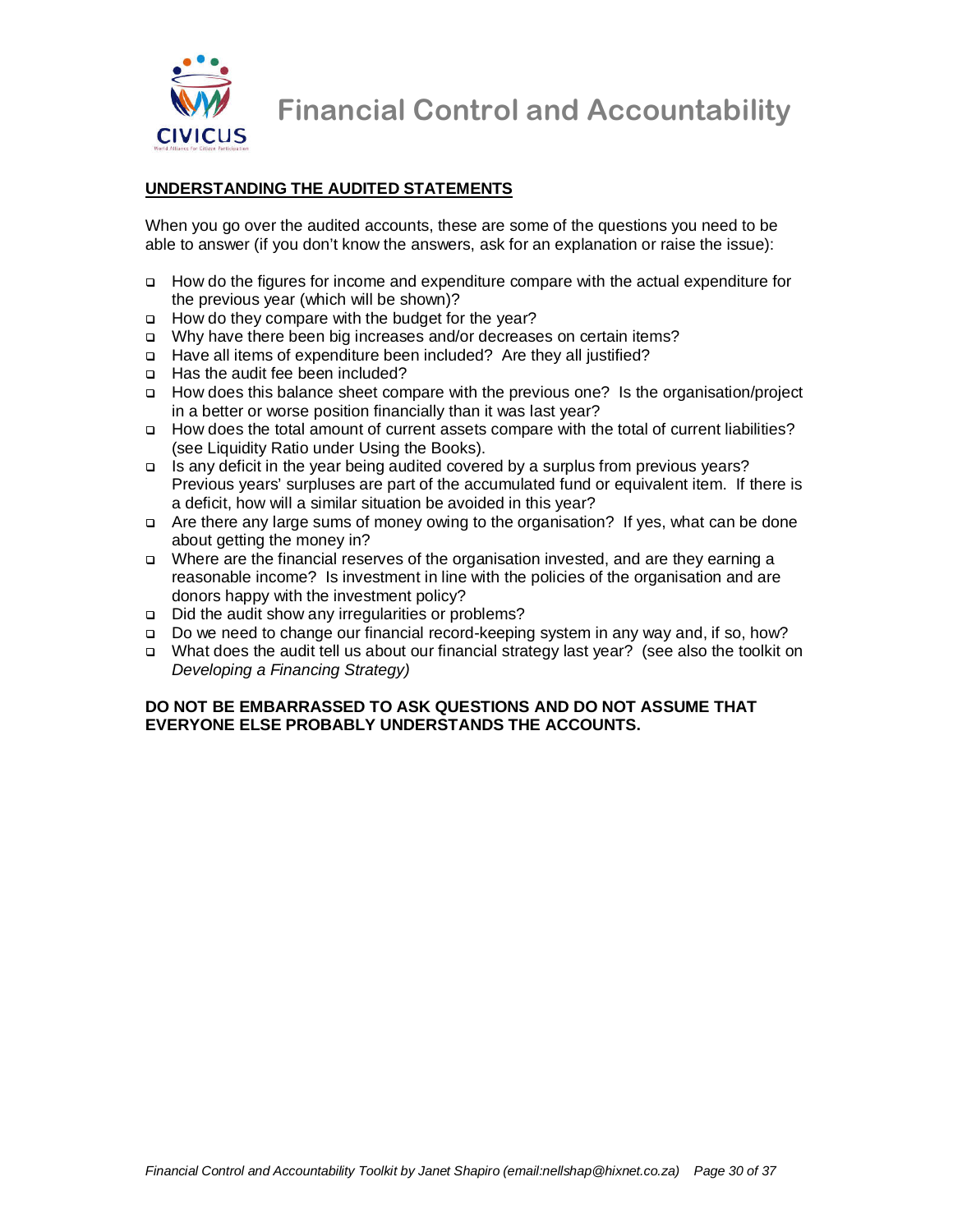

#### **EXAMPLES**

#### **Chart of accounts**

**For a civil society organisation offering organisational development training and consultation** 

**Items of income and expenditure are allocated to a numerical category. Numerical space is left to insert additional accounts.** 

- 100 Donations received
- 120 Interest received
- 130 Sales training
- 150 Sales consultation
- 200 Accounting fees
- 210 Bank charges<br>215 Cleaning
- Cleaning
- 225 Fines
- 232 Furniture/Fittings/Assets
- 240 Insurance
- 245 Legal fees
- 250 Maintenance contracts
- 255 Moving expenses
- 260 Motor vehicle fund<br>265 Motor vehicle repai
- Motor vehicle repairs
- 270 Postage general
- 275 Printing and stationery
- 280 Refreshments/entertainment
- 285 Rent and municipal charges
- 290 Repairs and maintenance
- 300 Recruitment
- 302 Security
- 307 Secretarial fees
- 310 Telephones
- 350 Resource development
- 370 Travel
- 400 Project Teacher Upgrade
- 405 Project TRAIN
- 450 Salaries
- 455 Staff costs
- 470 Staff training
- 470 Networking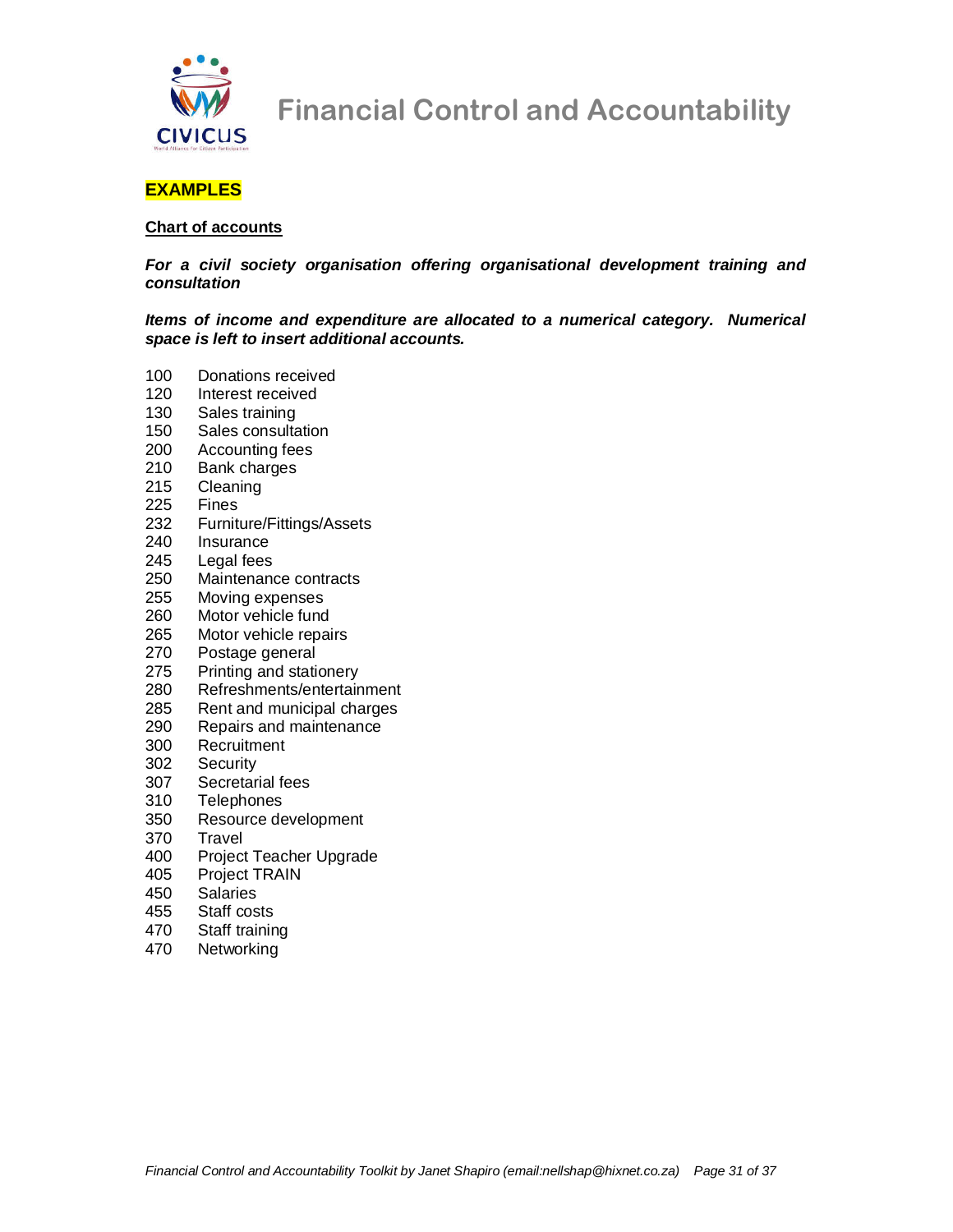

#### **Cash Book**

| <b>RECEIPTS</b><br><b>PAYMENTS</b> |                        |               |      |             |             |                |                             |               |      |             |
|------------------------------------|------------------------|---------------|------|-------------|-------------|----------------|-----------------------------|---------------|------|-------------|
| <b>Date</b>                        | <b>Details</b>         | Receipt<br>No | Cash | <b>Bank</b> | <b>Date</b> | <b>Details</b> | <b>Payment</b><br><b>No</b> | Cheque<br>no. | Cash | <b>Bank</b> |
| 1/1                                | <b>Opening balance</b> |               |      |             |             |                |                             |               |      |             |
|                                    |                        |               |      |             |             |                |                             |               |      |             |
|                                    |                        |               |      |             |             |                |                             |               |      |             |
|                                    |                        |               |      |             |             |                |                             |               |      |             |
|                                    |                        |               |      |             |             |                |                             |               |      |             |
|                                    |                        |               |      |             |             |                |                             |               |      |             |
|                                    |                        |               |      |             |             |                |                             |               |      |             |
|                                    |                        |               |      |             |             |                |                             |               |      |             |
|                                    |                        |               |      |             |             |                |                             |               |      |             |
|                                    |                        |               |      |             |             |                |                             |               |      |             |
|                                    |                        |               |      |             |             |                |                             |               |      |             |
|                                    |                        |               |      |             |             |                |                             |               |      |             |
|                                    |                        |               |      |             |             |                |                             |               |      |             |
|                                    |                        |               |      |             |             |                |                             |               |      |             |
|                                    |                        |               |      |             |             |                |                             |               |      |             |
|                                    |                        |               |      |             |             |                |                             |               |      |             |
|                                    |                        |               |      |             |             |                |                             |               |      |             |
|                                    |                        |               |      |             |             |                |                             |               |      |             |
|                                    |                        |               |      |             |             |                |                             |               |      |             |
|                                    |                        |               |      |             |             |                |                             |               |      |             |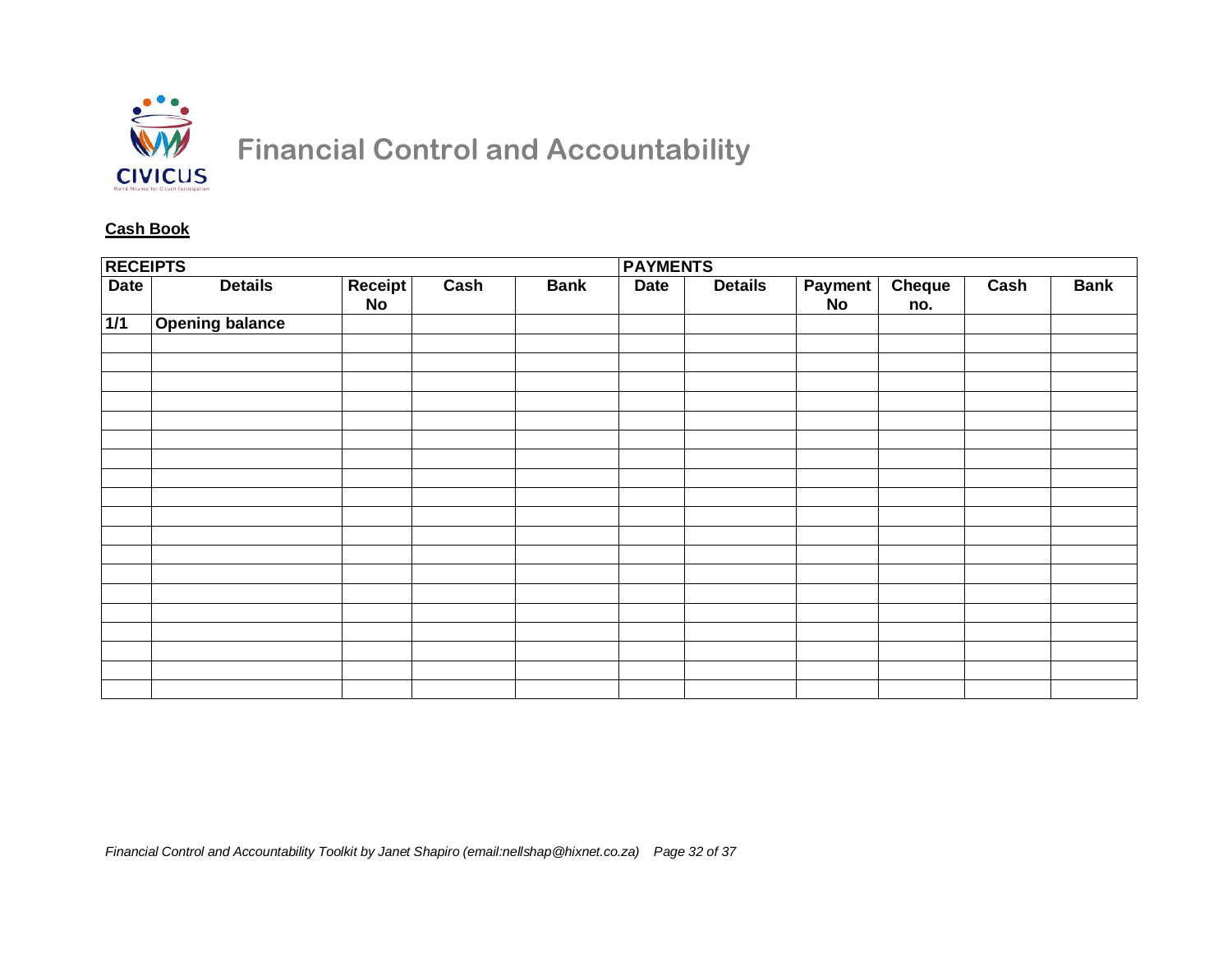

# WW Financial Control and Accountability<br>CIVICUS

| <b>Cheque requisition form</b> |                                                                                  |                             |
|--------------------------------|----------------------------------------------------------------------------------|-----------------------------|
|                                |                                                                                  |                             |
|                                |                                                                                  |                             |
|                                |                                                                                  |                             |
| Amount:                        | $\boldsymbol{\theta}$                                                            |                             |
| (Category name)                |                                                                                  |                             |
| <b>Reason for payment:</b>     |                                                                                  |                             |
|                                | ,我们也不会有什么。""我们的人,我们也不会有什么?""我们的人,我们也不会有什么?""我们的人,我们也不会有什么?""我们的人,我们也不会有什么?""我们的人 |                             |
|                                |                                                                                  |                             |
| (If applicable)                | Invoice/statement Number: _________________                                      |                             |
| <b>BALANCE</b>                 |                                                                                  | Cheque number:              |
| Previous balance:              |                                                                                  |                             |
| Less this amount:              |                                                                                  | <b>Please attach source</b> |
| Plus deposits:                 |                                                                                  | documents                   |
| New balance:                   |                                                                                  |                             |
|                                |                                                                                  |                             |
| <b>Authorised by:</b>          |                                                                                  |                             |
| 1                              |                                                                                  |                             |
| $\mathbf 2$                    |                                                                                  |                             |
|                                |                                                                                  |                             |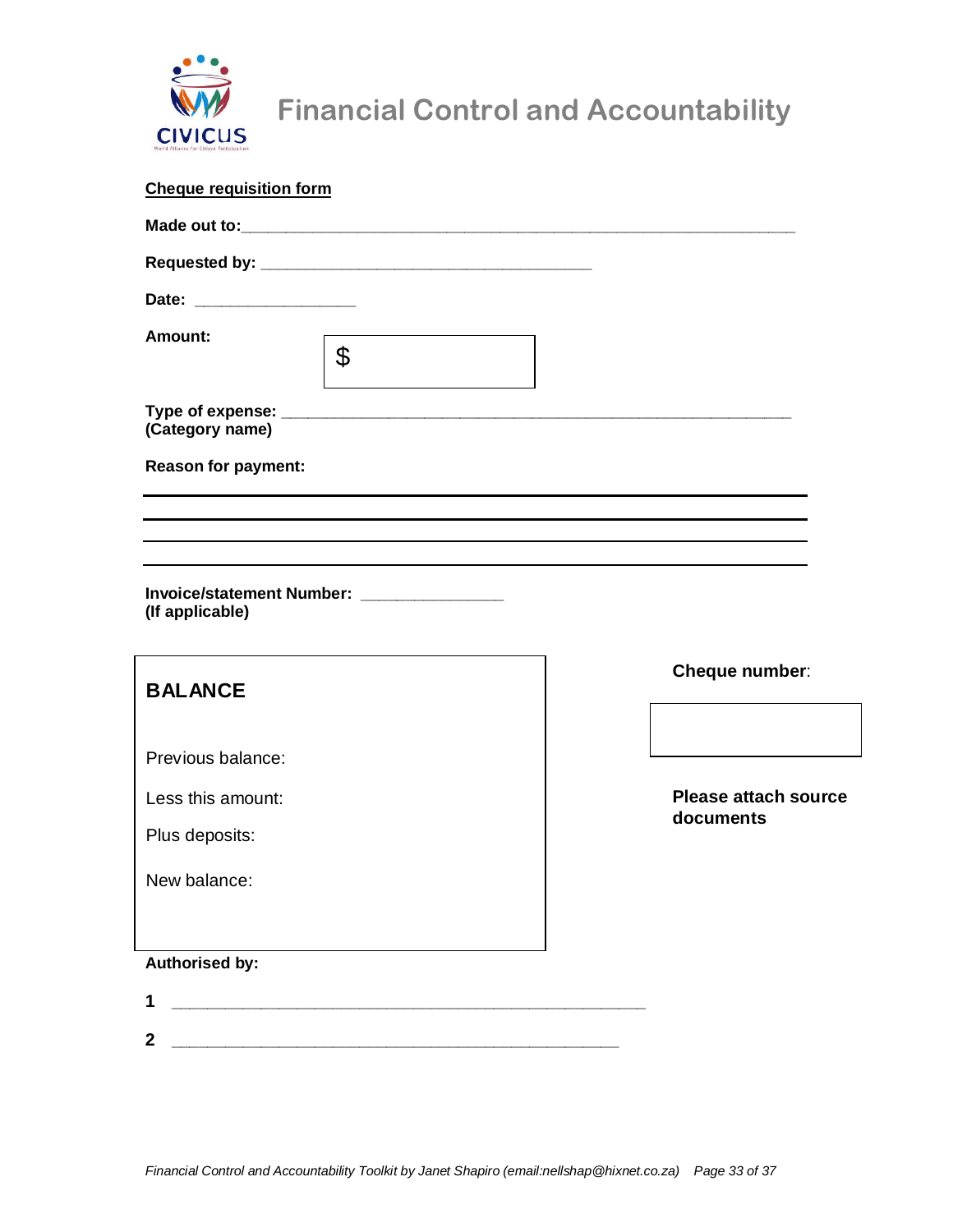#### **Cash Flow Forecast**

|                    | Jan     | Feb      | March     | <b>April</b> | May       | June    | July      | <b>August</b> | <b>Sept</b> | Oct      | Nov       | <b>Dec</b> | <b>Total</b> |
|--------------------|---------|----------|-----------|--------------|-----------|---------|-----------|---------------|-------------|----------|-----------|------------|--------------|
| Income             |         |          |           |              |           |         |           |               |             |          |           |            |              |
| Interest           | 1 000   | 1 000    | 1 000     | 1 000        | 1 000     | 1 000   | 1 000     | 1 000         | 1 000       | 1 000    | 1 000     | 1 000      | 12 000       |
| <b>Subsidies</b>   | 10 000  | 10 000   | 10 000    | 10 000       | 10 000    | 10 000  | 10 000    | 10 000        | 10 000      | 10 000   | 10 000    | 10 000     | 120 000      |
| Grant              | 900 666 |          |           |              |           |         | 900 666   |               |             |          |           |            | 1801332      |
| Sub-total          | 911 666 | 11 000   | 11 000    | 11 000       | 11 000    | 11 000  | 911 666   | 11 000        | 11 000      | 11 000   | 11 000    | 11 000     | 1933332      |
|                    |         |          |           |              |           |         |           |               |             |          |           |            |              |
| <b>Expenditure</b> |         |          |           |              |           |         |           |               |             |          |           |            |              |
| Operational        | 75 000  | 65 000   | 90 000    | 110 000      | 100 003   | 149 000 | 115 030   | 105 000       | 132 000     | 123 300  | 104 000   | 130 000    | 298 333      |
| Organisationa      | 12 083  | 12 083   | 12 083    | 12 083       | 12 083    | 12 083  | 12 083    | 12 083        | 12 083      | 12 083   | 12 083    | 12 083     | 145 000      |
|                    |         |          |           |              |           |         |           |               |             |          |           |            |              |
| Staffing           | 33 333  | 33 333   | 33 333    | 33 333       | 33 333    | 33 333  | 33 333    | 33 333        | 33 333      | 33 333   | 33 333    | 33 333     | 400 000      |
| Capital            |         |          |           |              |           |         |           |               |             |          |           |            |              |
| Sub-total          | 120 416 | 110 416  | 135 416   | 155 416      | 145 419   | 194 416 | 160 446   | 150 416       | 177 416     | 168716   | 149 416   | 175 416    | 1843333      |
|                    |         |          |           |              |           |         |           |               |             |          |           |            |              |
| <b>Totals</b>      |         |          |           |              |           |         |           |               |             |          |           |            |              |
| Net inflow/        | 791 250 | (99 416) | (124 416) | (144416)     | (134 419) | 751 220 | (139 416) | (166 416)     | (157716)    | (138416) | (164 416) |            |              |
| outflow            |         |          |           |              |           |         |           |               |             |          |           |            |              |
| Opening bank       | 0       | 791 250  | 691 834   | 567 418      | 423 002   | 288 583 | 105 167   | 856 387       | 716 971     | 550 555  | 392 839   | 254 423    |              |
| balance            |         |          |           |              |           |         |           |               |             |          |           |            |              |
| Closing bank       | 791 250 | 691 834  | 567 418   | 423 002      | 288 583   | 105 167 | 856 387   | 716 971       | 550 555     | 392 839  | 254 423   | 90 000     |              |
| balance            |         |          |           |              |           |         |           |               |             |          |           |            |              |

#### **Taken from an example in Ideas for a Change Part 8, December 2001, Olive**

The brackets indicate minus or a deficit.

Note that, even in months when more money was spent than came in, this project did not have a cash flow problem because of the large<br>amount that had come in January. However, if there had been a problem, the cash flow fore the project to take advance action to avoid trouble.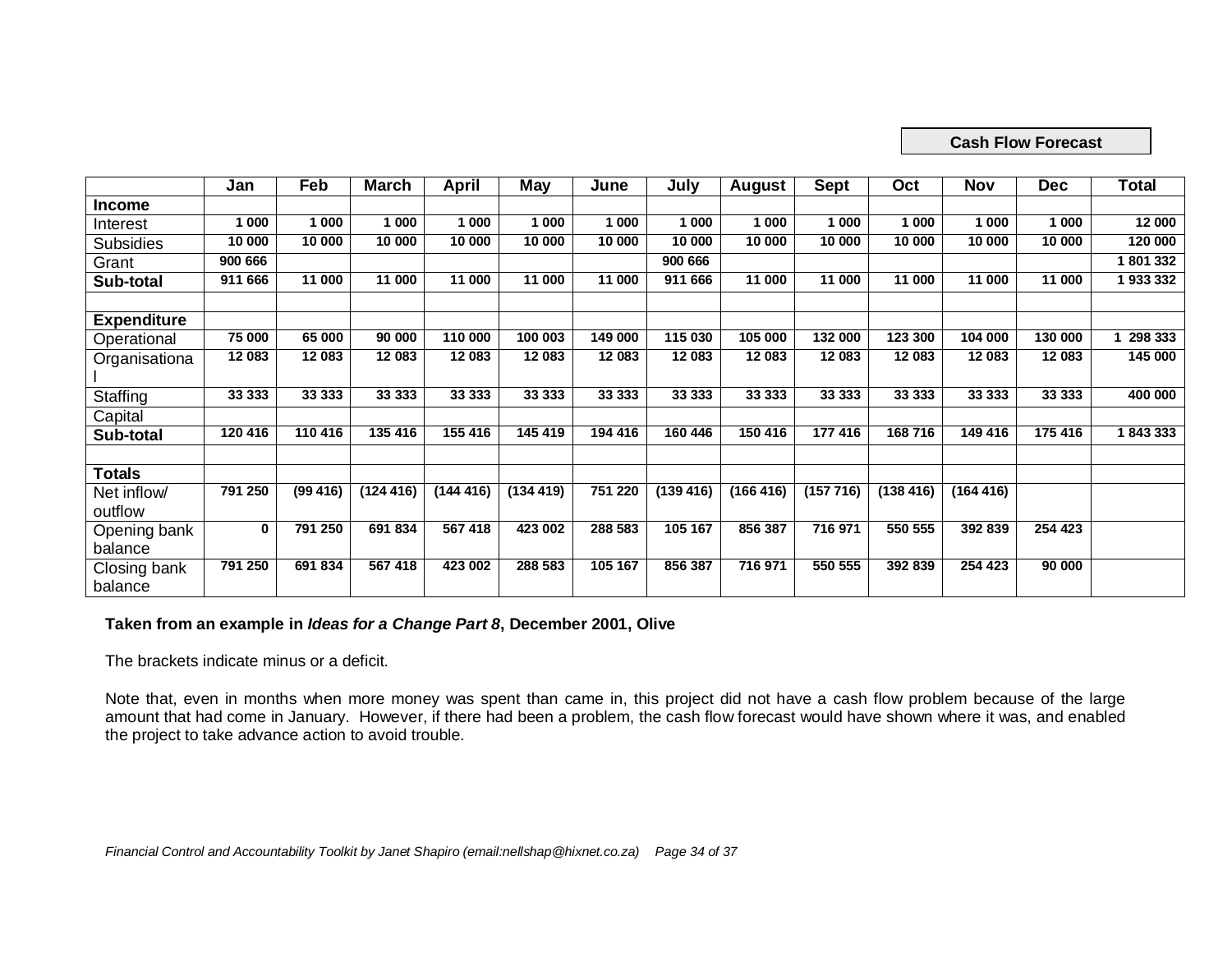### **EXAMPLES**

### **Financial policy**

| <b>Policy</b>                                                                                                                                                                                                                                                                                                                                                                                                                                                                                                                                                                                                                                                                                                                                                                                                                                                                                                                                                                                                                                                                                 | <b>Procedure</b>                                                                                                                                                                                                                                                                                                                                                 |
|-----------------------------------------------------------------------------------------------------------------------------------------------------------------------------------------------------------------------------------------------------------------------------------------------------------------------------------------------------------------------------------------------------------------------------------------------------------------------------------------------------------------------------------------------------------------------------------------------------------------------------------------------------------------------------------------------------------------------------------------------------------------------------------------------------------------------------------------------------------------------------------------------------------------------------------------------------------------------------------------------------------------------------------------------------------------------------------------------|------------------------------------------------------------------------------------------------------------------------------------------------------------------------------------------------------------------------------------------------------------------------------------------------------------------------------------------------------------------|
| Petty cash policy:                                                                                                                                                                                                                                                                                                                                                                                                                                                                                                                                                                                                                                                                                                                                                                                                                                                                                                                                                                                                                                                                            |                                                                                                                                                                                                                                                                                                                                                                  |
| From time to time small items have to be paid for in<br>cash. This cash comes from the petty cash box. Petty<br>cash must be carefully monitored and controlled.<br>Petty cash should be limited to approximately \$40 per<br>month. Claims in excess of \$5 must be paid out by<br>cheque.                                                                                                                                                                                                                                                                                                                                                                                                                                                                                                                                                                                                                                                                                                                                                                                                   | We use the imprest (topping up) system for petty cash.<br>This means that the amount of petty cash that the<br>office starts off with at the beginning of each month is<br>always the same. At the end of each month, only the<br>amount of cash spent during the month is replaced.<br>So each month the petty cash box starts off with the<br>original amount. |
| Every petty cash payment must be recorded on a petty<br>cash voucher with the relevant documents attached.<br>No loans may be made from petty cash under any<br>circumstances to anyone.                                                                                                                                                                                                                                                                                                                                                                                                                                                                                                                                                                                                                                                                                                                                                                                                                                                                                                      | At the end of each month, the Administrator must count<br>the petty cash and then put in a cheque requisition to<br>make up the amount spent.                                                                                                                                                                                                                    |
| Only the Administrator has direct access to the petty<br>cash box.                                                                                                                                                                                                                                                                                                                                                                                                                                                                                                                                                                                                                                                                                                                                                                                                                                                                                                                                                                                                                            |                                                                                                                                                                                                                                                                                                                                                                  |
| Per diem policy:                                                                                                                                                                                                                                                                                                                                                                                                                                                                                                                                                                                                                                                                                                                                                                                                                                                                                                                                                                                                                                                                              |                                                                                                                                                                                                                                                                                                                                                                  |
| From time to time members of staff are called upon to<br>stay away from home on project business. The project<br>does not want anyone to be out-of-pocket as a result of<br>this. It also needs to make provision for such amounts<br>in advance. While breakfast and accommodation costs<br>are covered directly by the project, there are additional<br>expenses for which staff members have to pay in such<br>circumstances. To standardise the amount provided<br>for this so that there is consistency in the provision of<br>per diems (daily allowances), a table has been drawn<br>up to deal with national and international travel. This<br>will be applied to all staff members who are out-of-town<br>overnight. This table will be updated regularly by the<br>Finance Department in line with per diems offered in<br>other projects doing similar work. The Department will<br>make this information available to affected staff at any<br>time.<br>In setting the per diem amounts, the project has taken<br>note of the non-taxable limit set by the Revenue<br>Department. | Staff may claim their per diems either before or after<br>travelling. Please allow three days for payment to be<br>made.<br>Forms are available from the Finance Department.<br>Applications must be made on these forms.                                                                                                                                        |
| Note: This policy does not apply when staff attend a<br>course, workshop, seminar or conference where all<br>expenses are covered by the organisation in advance.                                                                                                                                                                                                                                                                                                                                                                                                                                                                                                                                                                                                                                                                                                                                                                                                                                                                                                                             |                                                                                                                                                                                                                                                                                                                                                                  |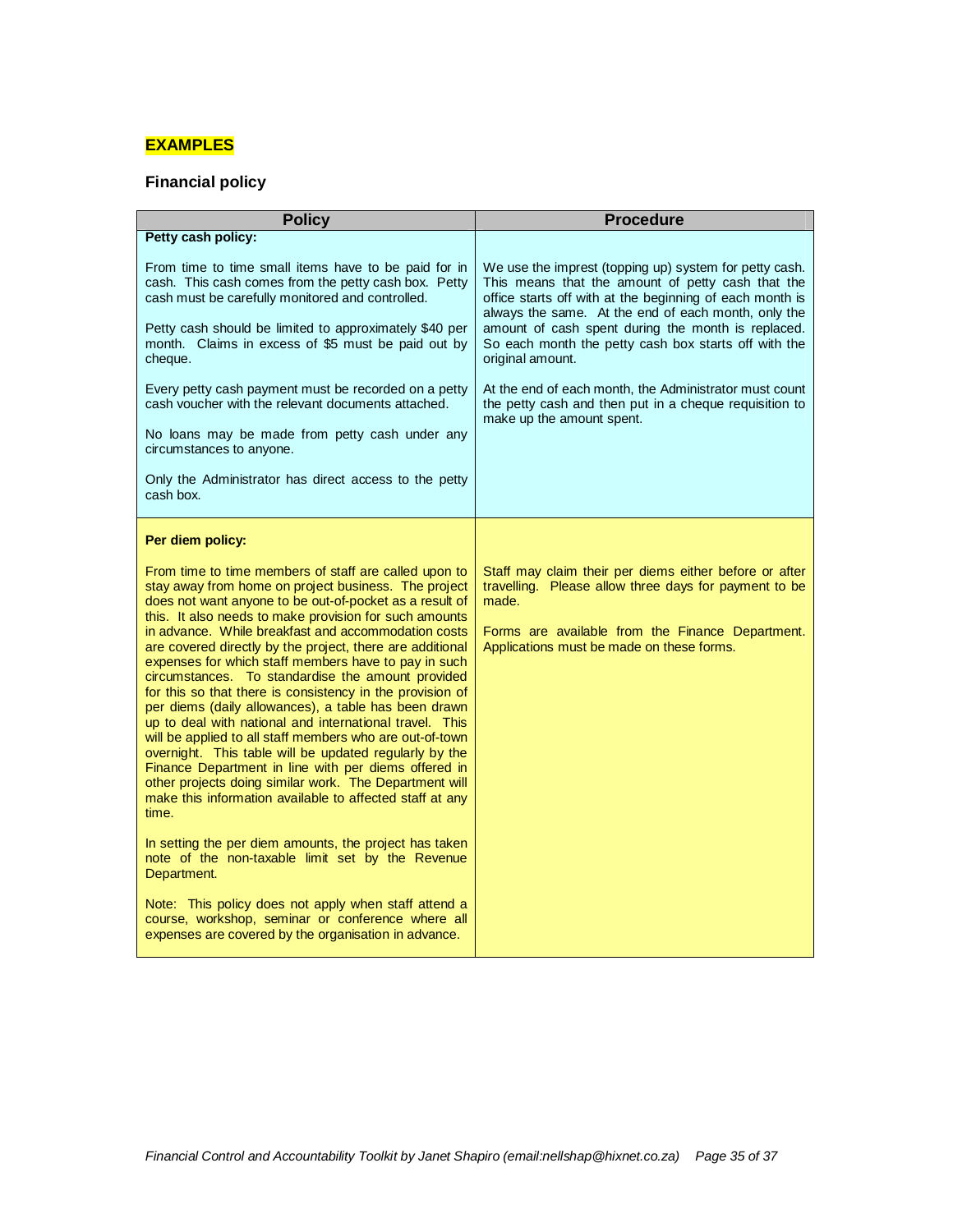# **RESOURCES**

CIVICUS would like to acknowledge the following as invaluable resources in the preparation of this toolkit:

| Cammack, John     | Financial Management for Development, INTRAC, Oxford 1999                                            |
|-------------------|------------------------------------------------------------------------------------------------------|
| De la Harpe, Jean | Accountability Volumes 1 and 2, Network Management<br>and<br>Development Services, Johannesburg 1995 |
| Shapiro, Janet    | Financial Management for Self-Reliance, Olive, Durban 1996                                           |

www.etu.org.za/toolbox/finances/webaccount.html